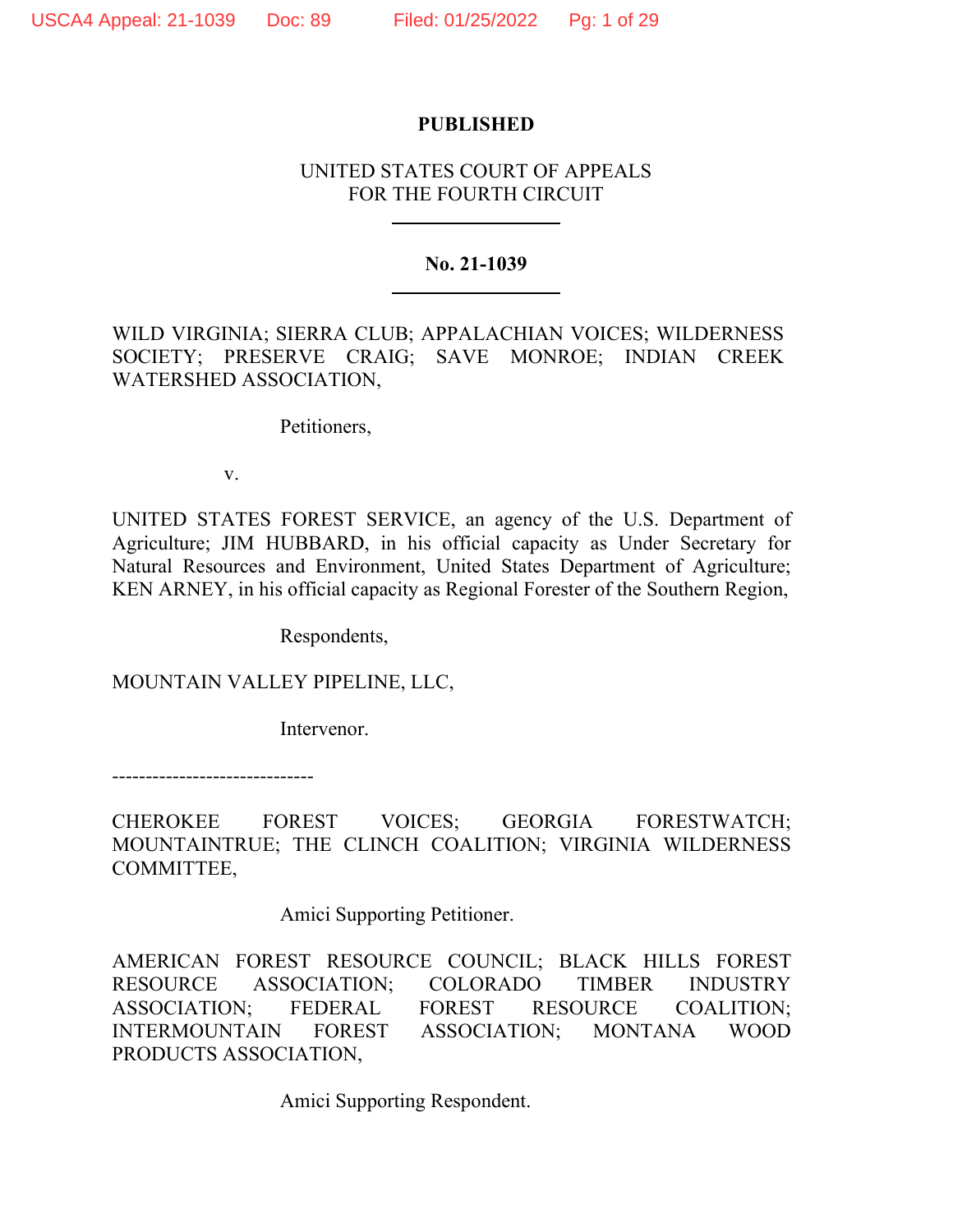On Petition for Review of an Order of the Department of Agriculture. (AGRI-1).

# **No. 21-1082**

WILD VIRGINIA; SIERRA CLUB; APPALACHIAN VOICES; THE WILDERNESS SOCIETY; PRESERVE CRAIG; SAVE MONROE; INDIAN CREEK WATERSHED ASSOCIATION,

Petitioners,

v.

UNITED STATES BUREAU OF LAND MANAGEMENT, an agency of the U.S. Department of Interior; DEB HAALAND, in her official capacity as Secretary of the Interior; MITCHELL LEVERETTE, in his official capacity as State Director, Bureau of Land Management, Eastern States,

Respondents,

MOUNTAIN VALLEY PIPELINE, LLC,

Intervenor.

------------------------------

CHEROKEE FOREST VOICES; GEORGIA FORESTWATCH; MOUNTAINTRUE; THE CLINCH COALITION; VIRGINIA WILDERNESS COMMITTEE,

Amici Supporting Petitioner,

AMERICAN FOREST RESOURCE COUNCIL; BLACK HILLS FOREST RESOURCE ASSOCIATION; COLORADO TIMBER INDUSTRY ASSOCIATION; FEDERAL FOREST RESOURCE COALITION; INTERMOUNTAIN FOREST ASSOCIATION; MONTANA WOOD PRODUCTS ASSOCIATION,

Amici Supporting Respondent.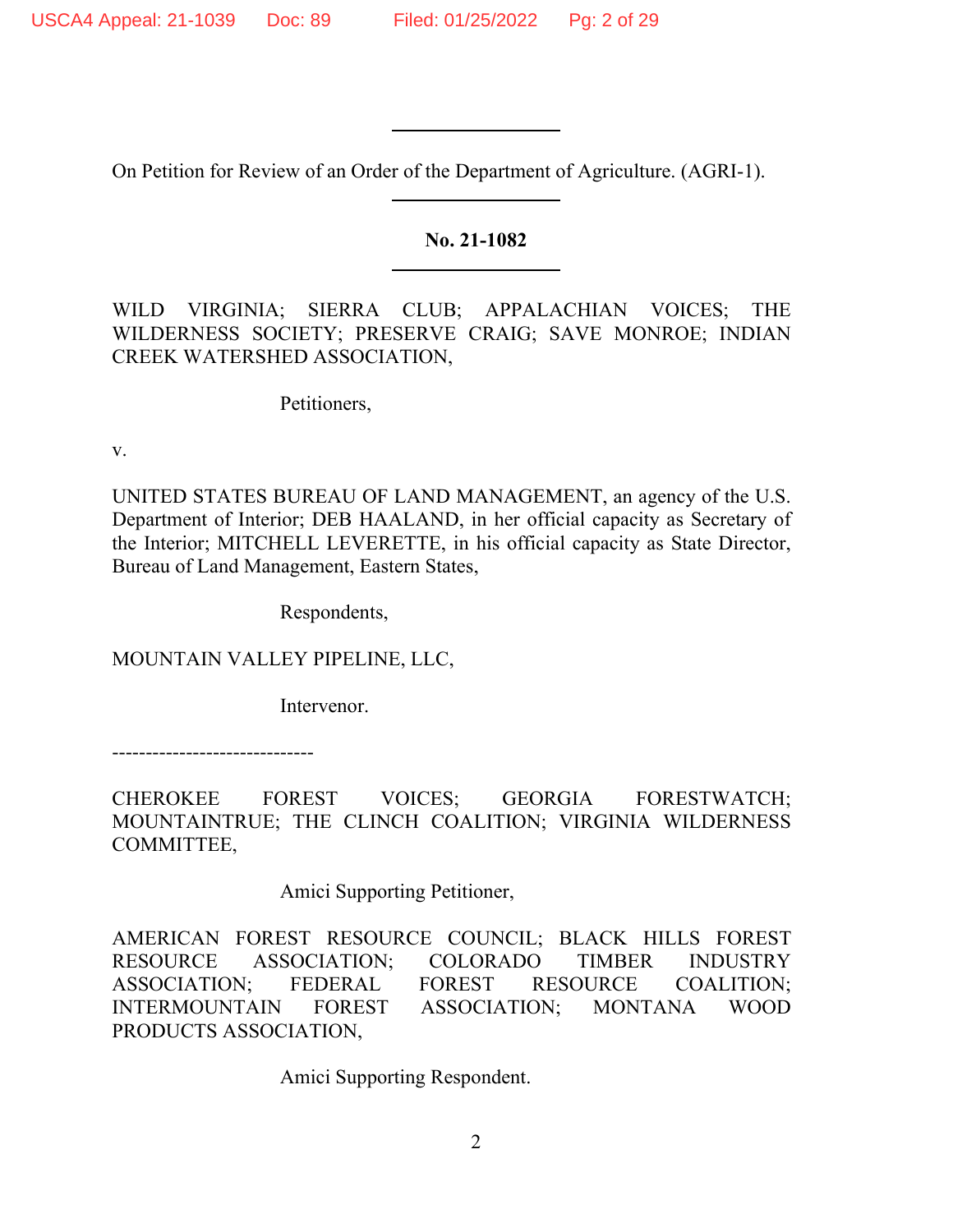On Petition for Review of an Order of the Department of Interior. (DOI-1).

Argued: October 29, 2021 Decided: January 25, 2022

Before GREGORY, Chief Judge, and WYNN and THACKER, Circuit Judges.

Petitions granted in part and denied in part, vacated and remanded by published opinion. Judge Thacker wrote the opinion, in which Chief Judge Gregory and Judge Wynn joined.

**ARGUED:** Nathan Matthews, SIERRA CLUB, Oakland, California, for Petitioners. Brian C. Toth, UNITED STATES DEPARTMENT OF JUSTICE, Washington, D.C., for Respondents. Donald B. Verrilli, Jr., MUNGER, TOLLES & OLSON LLP, Washington, D.C., for Intervenor. **ON BRIEF:** Ankit Jain, SIERRA CLUB, Washington, D.C.; Derek O. Teaney, Benjamin Luckett, APPALACHIAN MOUNTAIN ADVOCATES, INC., Lewisburg, West Virginia, for Petitioners Wild Virginia, Sierra Club, Appalachian Voices, The Wilderness Society, Preserve Craig, Save Monroe, and Indian Creek Watershed Association. William J. Cook, Special Counsel, CULTURAL HERITAGE PARTNERS, PLLC, Washington, D.C., for Petitioner Monacan Indian Nation. Jean E. Williams, Acting Assistant Attorney General, Todd Kim, Acting Assistant Attorney General, Justin D. Hemminger, Environment and Natural Resources Division, UNITED STATES DEPARTMENT OF JUSTICE, Washington, D.C.; Michael D. Smith, Office of the Solicitor, UNITED STATES DEPARTMENT OF THE INTERIOR, Washington, D.C.; Sarah Kathmann, Office of the General Counsel, UNITED STATES DEPARTMENT OF AGRICULTURE, Washington, D.C., for Respondents. George P. Sibley, III, J. Pierce Lamberson, Brian R. Levey, HUNTON ANDREWS KURTH LLP, Richmond, Virginia; Sandra A. Snodgrass, HOLLAND & HART LLP, Denver, Colorado; Thomas C. Jensen, Stacey M. Bosshardt, PERKINS COIE LLP, Washington, D.C., for Intervenor. J. Patrick Hunter, Asheville, North Carolina, Spencer Gall, Kristin Davis, Gregory Buppert, SOUTHERN ENVIRONMENTAL LAW CENTER, Charlottesville, Virginia, for Amici Cherokee Forest Voices, Georgia ForestWatch, MountainTrue, The Clinch Coalition, and Virginia Wilderness Committee. Lawson E. Fite, AMERICAN FOREST RESOURCE COUNCIL, Portland, Oregon, for Amici American Forest Resource Council, Black Hills Forest Resource Association, Colorado Timber Industry Association, Federal Forest Resource Coalition, Intermountain Forest Association, and Montana Wood Products Association.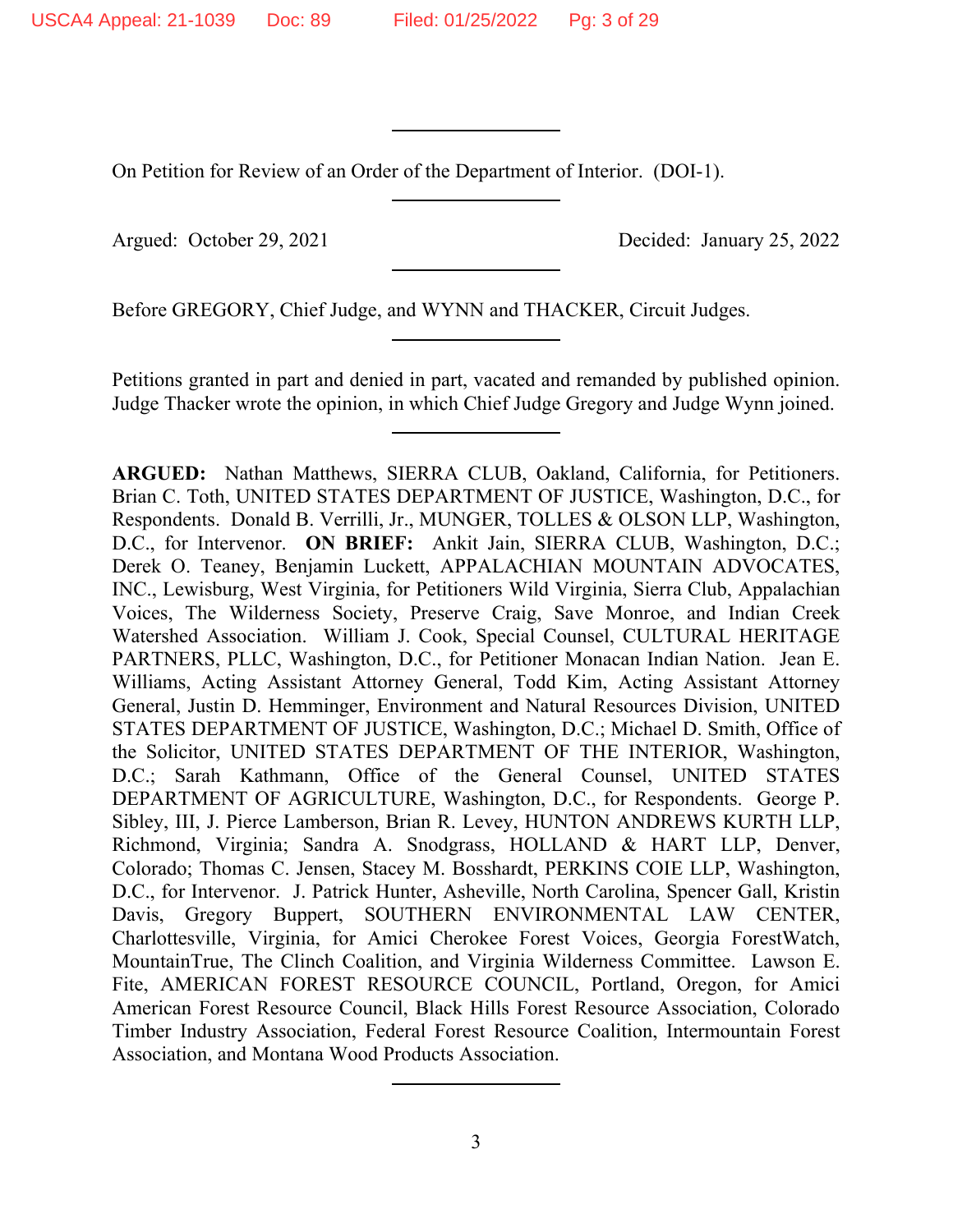THACKER, Circuit Judge:

In these two consolidated cases, several environmental advocacy organizations -- Wild Virginia, the Sierra Club, Appalachian Voices, the Wilderness Society, Preserve Craig, Save Monroe, and the Indian Creek Watershed Association (collectively, "Petitioners") -- seek review of the renewed decisions of the United States Forest Service (the "Forest Service") and the Bureau of Land Management (the "BLM") to allow the Mountain Valley Pipeline (the "Pipeline"), an interstate natural gas pipeline system, to cross three and a half miles of the Jefferson National Forest in Virginia and West Virginia. This is the second time Petitioners have challenged the agencies' approval of the Pipeline. We previously vacated the agencies' records of decision ("RODs") because the Forest Service and the BLM failed to comply with the National Environmental Policy Act ("NEPA"), the National Forest Management Act (the "NFMA"), and the Mineral Leasing Act (the "MLA"). We directed the agencies to re-evaluate certain aspects of the Pipeline's potential environmental impact. *Sierra Club, Inc. v. U.S. Forest Serv.*, 897 F.3d 582 (4th Cir. 2018).

Petitioners contend that the agencies' renewed RODs after remand also violate NEPA, the NFMA, and the MLA. As more fully explained below, we agree with Petitioners in part, so we grant their petitions as to three errors, deny the petitions with regard to Petitioners' remaining arguments, vacate the RODs of the Forest Service and the BLM, and remand for further proceedings consistent with this opinion.

4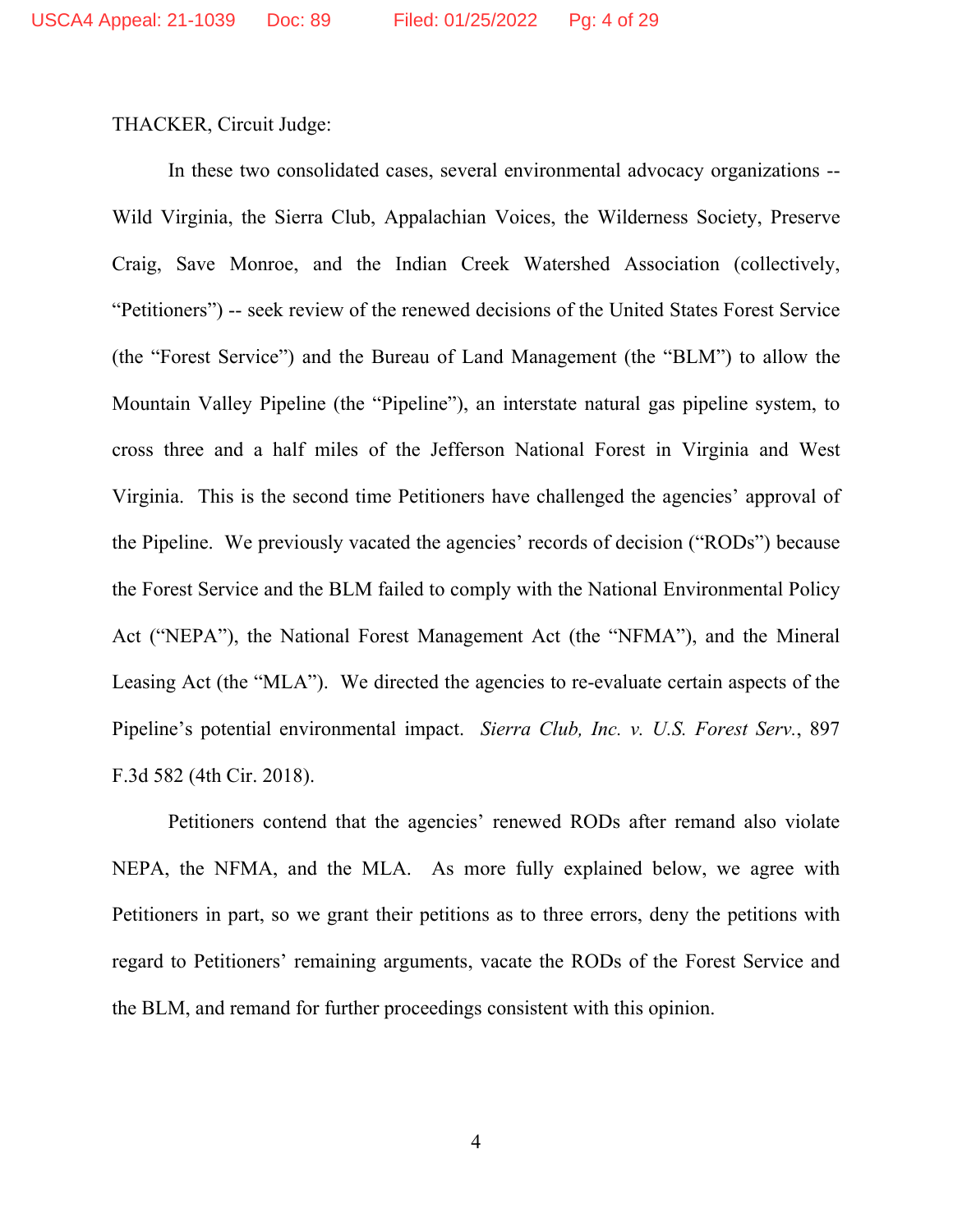I.

# A.

#### Governing Statutory and Regulatory Framework

1.

#### NEPA

NEPA is a federal environmental protection statute that "declares a national policy of protecting and promoting environmental quality" and requires federal agencies to scrutinize the potential environmental impacts of their projects. *Hughes River Watershed Conservancy v. Glickman*, 81 F.3d 437, 443 (4th Cir. 1996); *see* 42 U.S.C. § 4331. Notably, NEPA does not require the agencies to reach particular substantive results. *Hughes River*, 81 F.3d at 443. Rather, NEPA imposes procedural requirements that obligate federal agencies "to undertake analyses of the environmental impact of their proposals and actions." *Dep't of Transp. v. Pub. Citizen*, 541 U.S. 752, 756–57 (2004) (citing *Robertson v. Methow Valley Citizens Council*, 490 U.S. 332, 349–50 (1989)). In order to accomplish this objective, NEPA mandates that federal agencies prepare an environmental impact statement ("EIS") as part of "every recommendation or report on proposals for . . . major Federal actions significantly affecting the quality of the human environment." 42 U.S.C.  $\S$  4332(2)(C). The primary purpose of an EIS is "to ensure agencies consider the environmental impacts of their actions in decision making." 40 C.F.R. § 1502.1. Accordingly, the EIS must analyze the proposed project's "significant environmental impacts" and discuss "reasonable alternatives that would avoid or minimize adverse impacts or enhance the quality of the human environment." *Id.* Of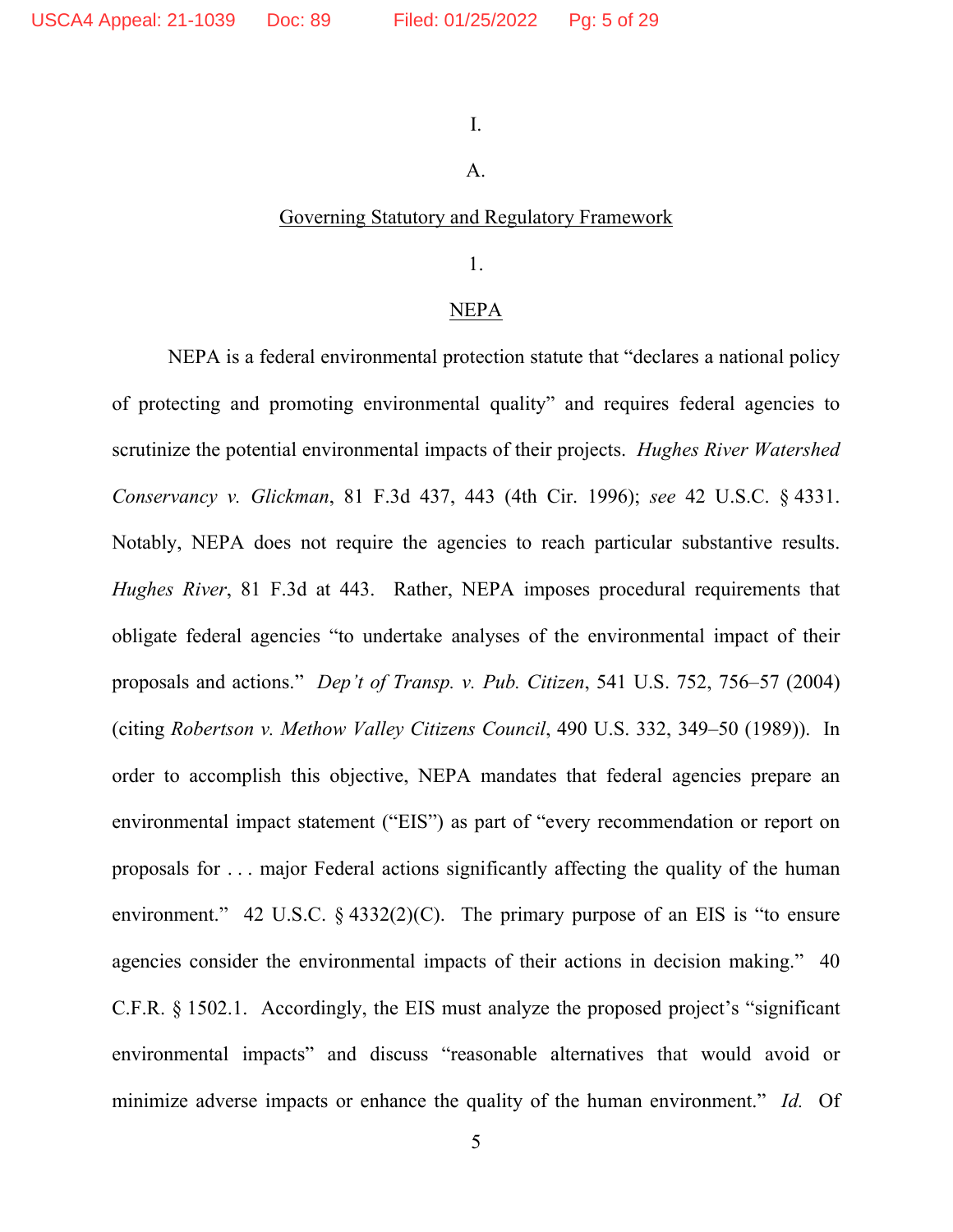note, "if significant new information or environmental changes come to light after the agency prepares an EIS," the agency must prepare a supplemental EIS to address them. *Save Our Sound OBX, Inc. v. N.C. Dep't of Transp.*, 914 F.3d 213, 218 (4th Cir. 2019) (citing 40 C.F.R. § 1502.9).

"Multiple agencies may cooperate to issue an EIS, but a 'lead agency' is usually designated." *Sierra Club, Inc. v. U.S. Forest Serv.*, 897 F.3d 582, 588 (4th Cir. 2018) (citing 7 C.F.R. § 3407.11(a)). The Federal Energy Regulatory Commission ("FERC") is the lead NEPA agency when the proposed project involves an interstate gas pipeline. *Id.* (citing 15 U.S.C. § 717n(b)(1); *EarthReports, Inc. v. FERC*, 828 F.3d 949, 953 (D.C. Cir. 2016)).

"[A]fter the agency makes a decision regarding the action [based on its consideration of the proposal's environmental impacts laid out in the EIS], it must publish a [ROD], at which point it may then finalize its action." *Webster v. U.S. Dep't of Agric.*, 685 F.3d 411, 418 (4th Cir. 2012) (citing *Nat'l Audubon Soc'y v. Dep't of the Navy*, 422 F.3d 174, 185 (4th Cir. 2005)); *see* 40 C.F.R. § 1505.2.

# 2.

#### The NFMA

The NFMA provides substantive and procedural guidance to the Forest Service for the management of National Forest System lands. Pursuant to the NFMA, the Forest Service "develops land and resource management plans" -- known as forest plans -- "and uses [them] to 'guide all natural resource management activities'" within the national forests. *Ohio Forestry Ass'n v. Sierra Club*, 523 U.S. 726, 729 (1998). To that end, "the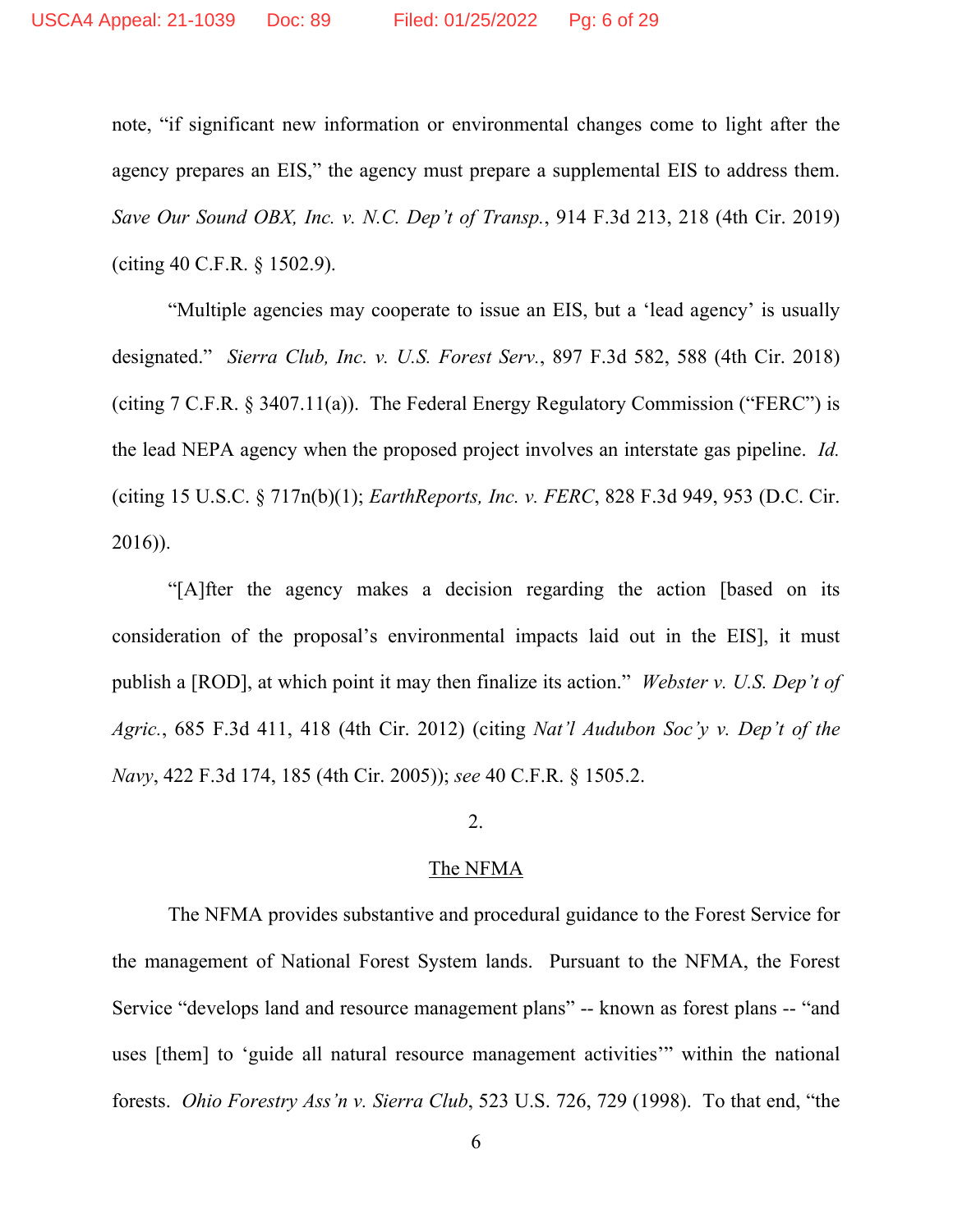Forest Service must ensure that all resource plans and permits, contracts, and other instruments for the use and occupancy of National Forest System lands . . . are consistent with the Forest Plans." *Sierra Club*, 897 F.3d at 600 (alteration and internal quotation marks omitted); *see* 16 U.S.C. § 1604(i). When a proposed project is not consistent with the applicable forest plan, the Forest Service must decide whether to modify the project to ensure consistency with the forest plan, reject the proposal or terminate the project, or amend the forest plan to accommodate the project. 36 C.F.R. § 219.15(c).

In 2012, pursuant to the NFMA, the Forest Service promulgated a rule governing amendments to forest plans (the "2012 Planning Rule"). *See* National Forest System Land Management Planning, 77 Fed. Reg. 21,162 (Apr. 9, 2012) (to be codified at 36 C.F.R. pt. 219). The 2012 Planning Rule imposes "substantive requirements" for sustainability, diversity of plant and animal communities, multiple land uses, and timbering that are intended to "maintain or restore" ecological integrity and ecosystem diversity in national forests while preserving those forests for multiple uses. *Id.*; *see* 36 C.F.R. §§ 219.8–219.11. The 2012 Planning Rule further provides that a forest plan "may be amended at any time," 36 C.F.R. § 219.13(a), but it requires that any such amendment be "consistent with Forest Service NEPA procedures," *id.* § 219.13(b)(3).

Due to confusion about how to apply the 2012 Planning Rule's substantive requirements to forest plans developed pursuant to a 1982 forest planning rule with

7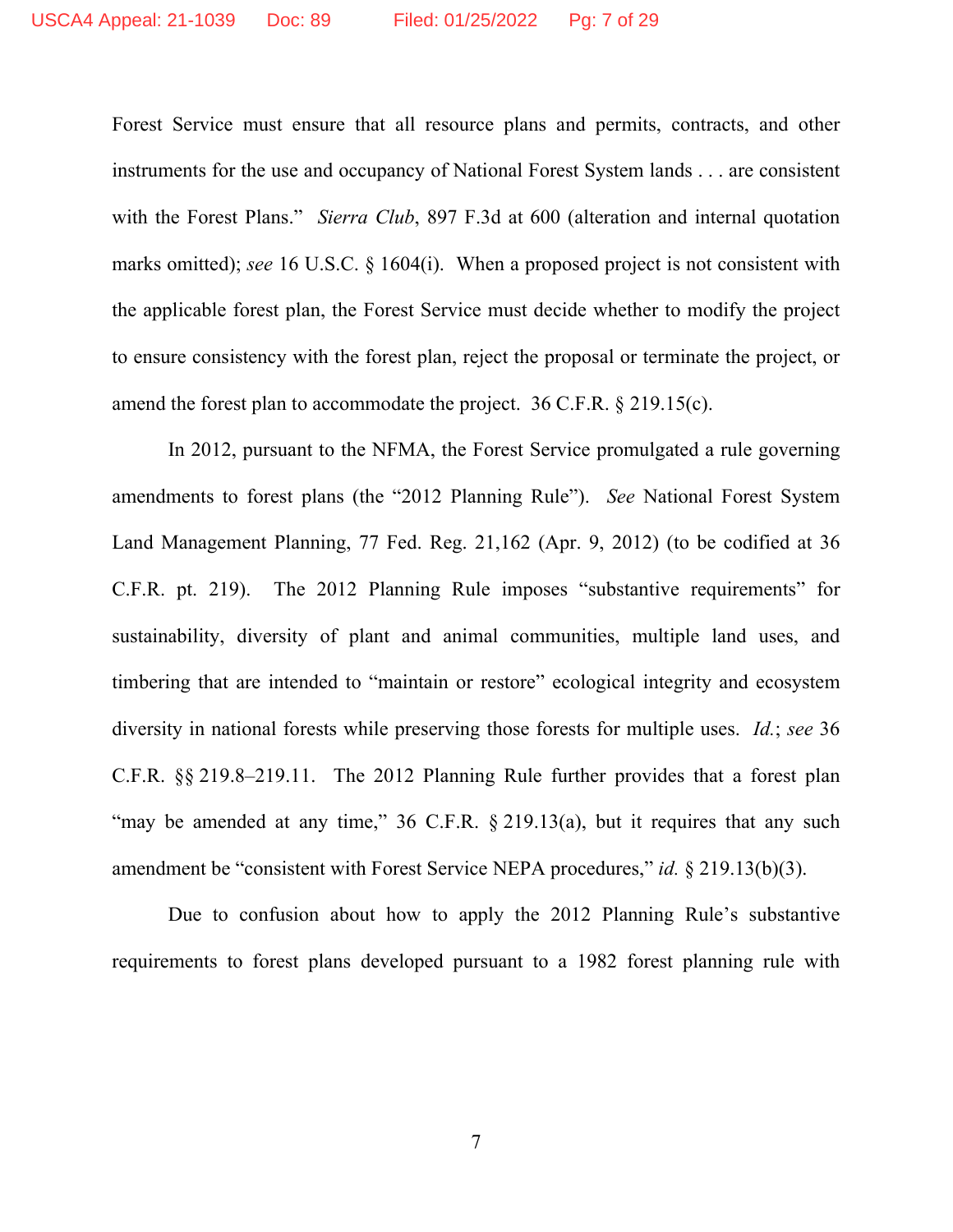different requirements,<sup>[1](#page-7-0)</sup> the Forest Service revised its 2012 Planning Rule in 2016 (the "2016 Revised Rule"). *See* National Forest System Land Management Planning, 81 Fed. Reg. 90,723 (Dec. 16, 2016) (to be codified at 36 C.F.R. pt. 219). The 2016 Revised Rule requires the Forest Service, when amending a forest plan, to determine which "substantive requirements" of the 2012 Planning Rule are "directly related" to the forest plan amendment and "apply" those requirements "within the scope and scale of the amendment." 36 C.F.R. § 219.13(b)(5).

# 3.

## The MLA

The MLA "authorizes the Secretary of the Interior to lease public-domain lands to private parties for the production of oil and gas." *BP Am. Prod. Co. v. Burton*, 549 U.S. 84, 87 (2006); *see* 30 U.S.C. § 185(a). "The MLA regulates the location of interstate pipelines across most federal lands," which "includes approving rights of way and easements for the siting of those pipelines." *Sierra Club*, 897 F.3d at 604 (emphasis deleted). "In order to minimize adverse environmental impacts and the proliferation of

<span id="page-7-0"></span><sup>&</sup>lt;sup>1</sup> Forest plans developed pursuant to the 1982 forest planning rule are guided by fourteen overarching "principles," and in addition to procedural standards, the rule includes substantive standards for timbering, wilderness management, and resource preservation. 36 C.F.R. §§ 219.1–219.29 (1982), https://www.fs.fed.us/emc/nfma/ includes/nfmareg.html. When proposing the 2012 Planning Rule, the Forest Service acknowledged that "most 1982 rule [forest] plans will not be consistent with all of the [substantive] requirements of the 2012 [P]lanning [R]ule." National Forest System Land Management Planning, 81 Fed. Reg. 70,373, 70,376 (proposed Oct. 12, 2016) (to be codified at 36 C.F.R. pt. 219).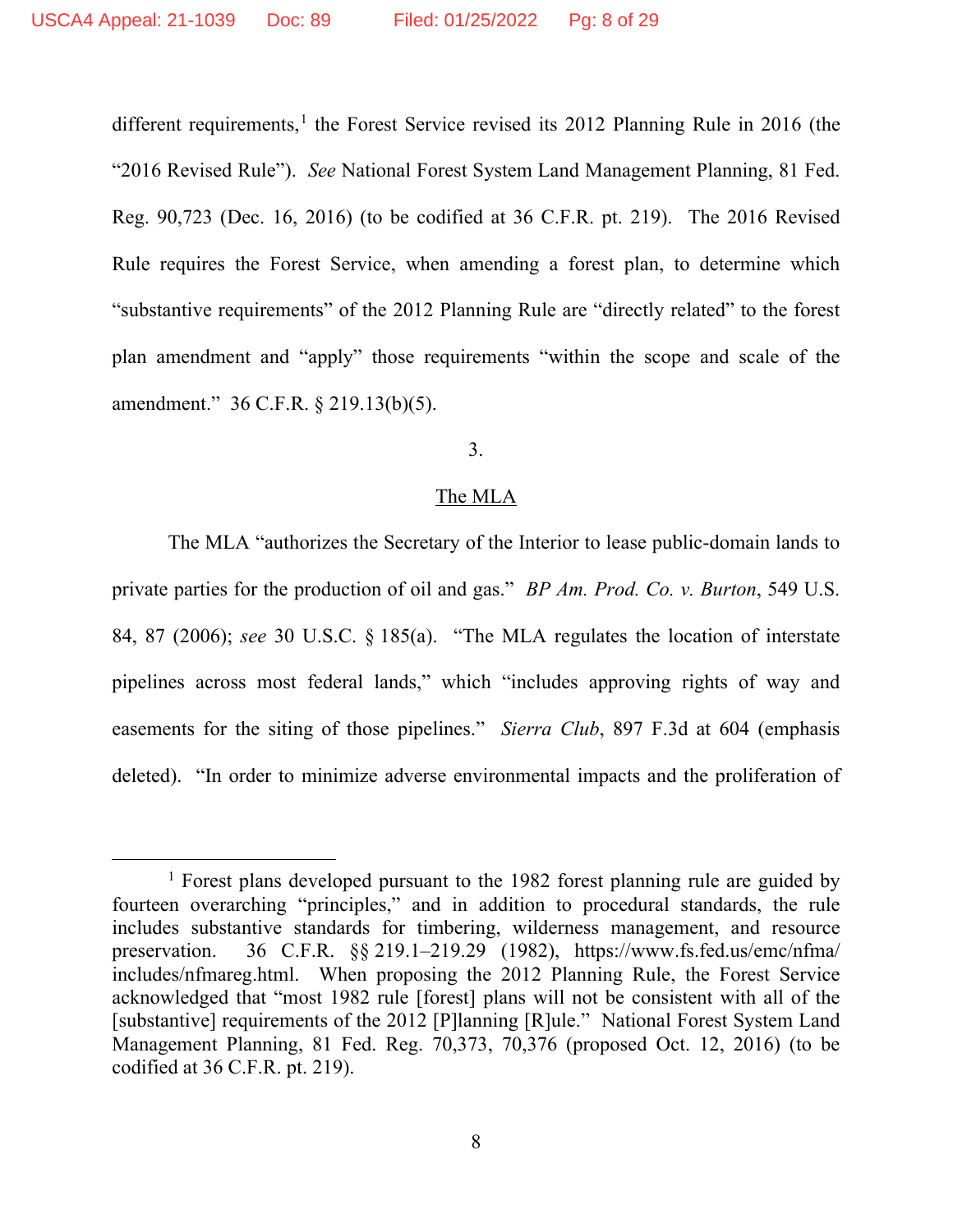separate rights-of-way across Federal lands," the MLA requires that rights of way in common be utilized "to the extent practical." 30 U.S.C. § 185(p).

When multiple federal agencies administer the federal lands traversed by an interstate pipeline, the MLA authorizes the Secretary of the Interior, "after consultation with the agencies involved, to grant or renew rights-of-way or permits through the Federal lands involved." 30 U.S.C.  $\S 185(c)(2)$ . The Secretary of the Interior has delegated her authority to the BLM. 36 C.F.R. § 251.54(b)(3) ("Proposals for oil and gas pipeline rights-of-way crossing Federal lands under the jurisdiction of two or more Federal agencies must be filed with the  $[BLM]$  ...."); 43 C.F.R.  $\S$  2884.26 ("If the application involves lands managed by two or more Federal agencies, BLM will not issue or renew [a right of way or temporary use permit] until the heads of the agencies administering the lands involved have concurred.").

### B.

# The Pipeline Project

The Pipeline, a project of Mountain Valley Pipeline, LLC ("MVP"), is planned to extend for more than 300 miles from Wetzel County, West Virginia, to Pittsylvania County, Virginia, upon its completion. On October 13, 2017, FERC issued a Certificate of Public Convenience and Necessity<sup>[2](#page-8-0)</sup> (the "FERC Certificate") authorizing MVP to

<span id="page-8-0"></span><sup>2</sup> Pursuant to the Natural Gas Act, a natural gas company is prohibited from "engag[ing] in the transportation or sale of natural gas . . . or undertak[ing] the construction or extension of any facilities therefor, or acquir[ing] or operat[ing] any such facilities or extensions thereof, unless there is in force with respect to such natural-gas (Continued)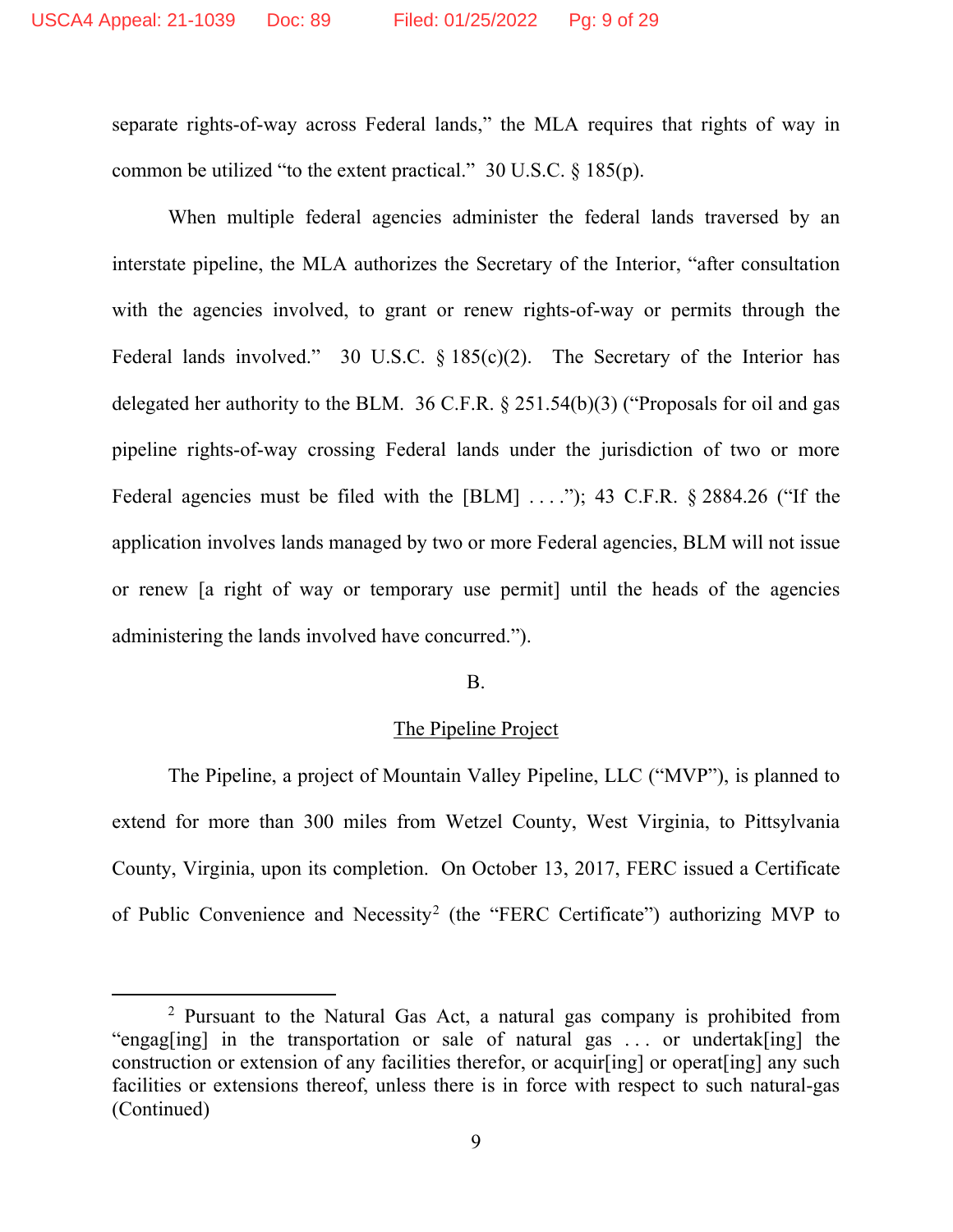construct, operate, and maintain the Pipeline, new compressor stations, and new regulation stations and interconnections. Per NEPA, FERC also prepared an EIS for the Pipeline. The EIS purportedly considered the Pipeline's projected impact on geology and soils; groundwater, surface waters, and wetlands; vegetation and wildlife; land use and visual resources; socioeconomics and transportation; cultural resources; air quality and noise; and reliability and safety. It also purportedly analyzed the Pipeline's cumulative impacts and considered alternatives. Ultimately, FERC concluded that "construction and operation of the [Pipeline] would result in limited adverse environmental impacts, with the exception of impacts on forest" and that "approval of the [Pipeline] would result in some adverse environmental impacts, but the majority of these impacts would be reduced to less-than-significant levels." J.A. 2015.<sup>[3](#page-9-0)</sup>

The Pipeline's projected route crosses a 3.5-mile swath of the Jefferson National Forest in Giles and Montgomery Counties in Virginia and Monroe County in West Virginia. This section of the projected route includes four stream crossings. In order to construct the Pipeline on these lands, MVP must obtain rights of way and temporary use permits from the BLM, in consultation with the Forest Service. The Pipeline must also be consistent with the forest plan developed by the Forest Service for the Jefferson

company a certificate of public convenience and necessity issued by [FERC] authorizing such acts or operations." 15 U.S.C.  $\S 717f(c)(1)(A)$ .

<span id="page-9-0"></span><sup>&</sup>lt;sup>3</sup> Citations to the "J.A." refer to the Joint Appendix filed by the parties in this appeal.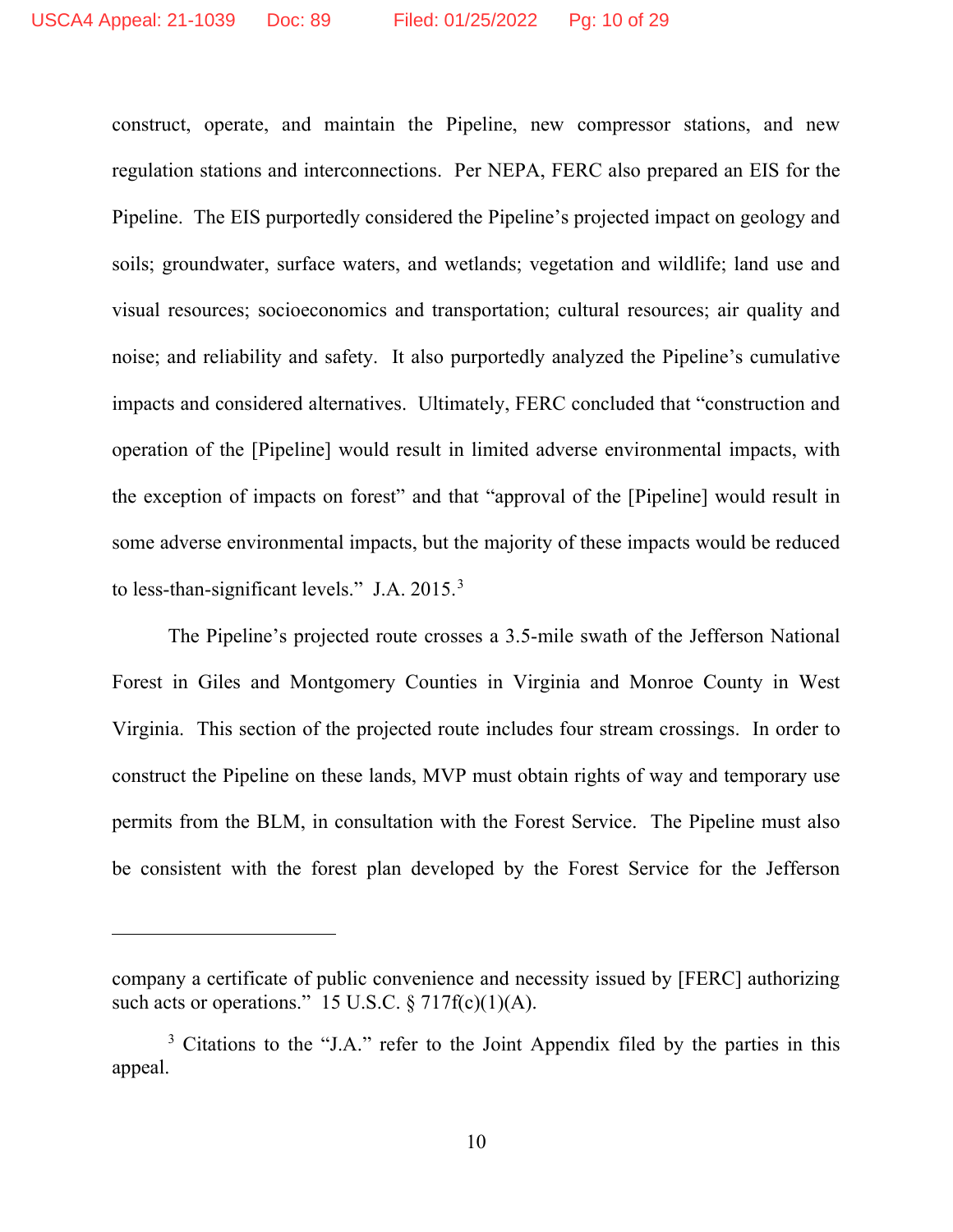National Forest (the "Jefferson Forest Plan"). The Jefferson Forest Plan "[e]stablishes the management direction and associated long-range goals and objectives of the Jefferson National Forest" and "[s]pecifies [certain] standards, which set the sideboards for achieving the goals, objectives and desired conditions, as well as provide meaningful direction when implementing projects" within the Jefferson National Forest. J.A. 1937. The Pipeline, as proposed, and as detailed more specifically below, would be inconsistent with 11 standards from five categories -- utility corridors, soil and riparian resources, old growth management areas, Appalachian National Scenic Trail areas, and scenery integrity objectives -- in the Jefferson Forest Plan.

# C.

## Prior Proceedings

In December 2017, the Forest Service, using FERC's EIS, initially decided to amend the Jefferson Forest Plan to accommodate the Pipeline but limit the amendments' applicability only to the Pipeline project. Consequently, the Forest Service's ROD modified 11 standards in the Jefferson Forest Plan that were inconsistent with the Pipeline project and waived 3 of those 11 standards. For example, the ROD relaxed one of the standards for soil and riparian resources as follows (with the modification in bold):

> Standard FW-5: On all soils dedicated to growing vegetation, the organic layers, topsoil and root mat will be left in place over at least 85% of the activity area and revegetation is accomplished within 5 years**, with the exception of the operational right-of-way and the construction zone for the Mountain Valley Pipeline, for which the applicable mitigation measures [MVP proposed] must be implemented.**

> > 11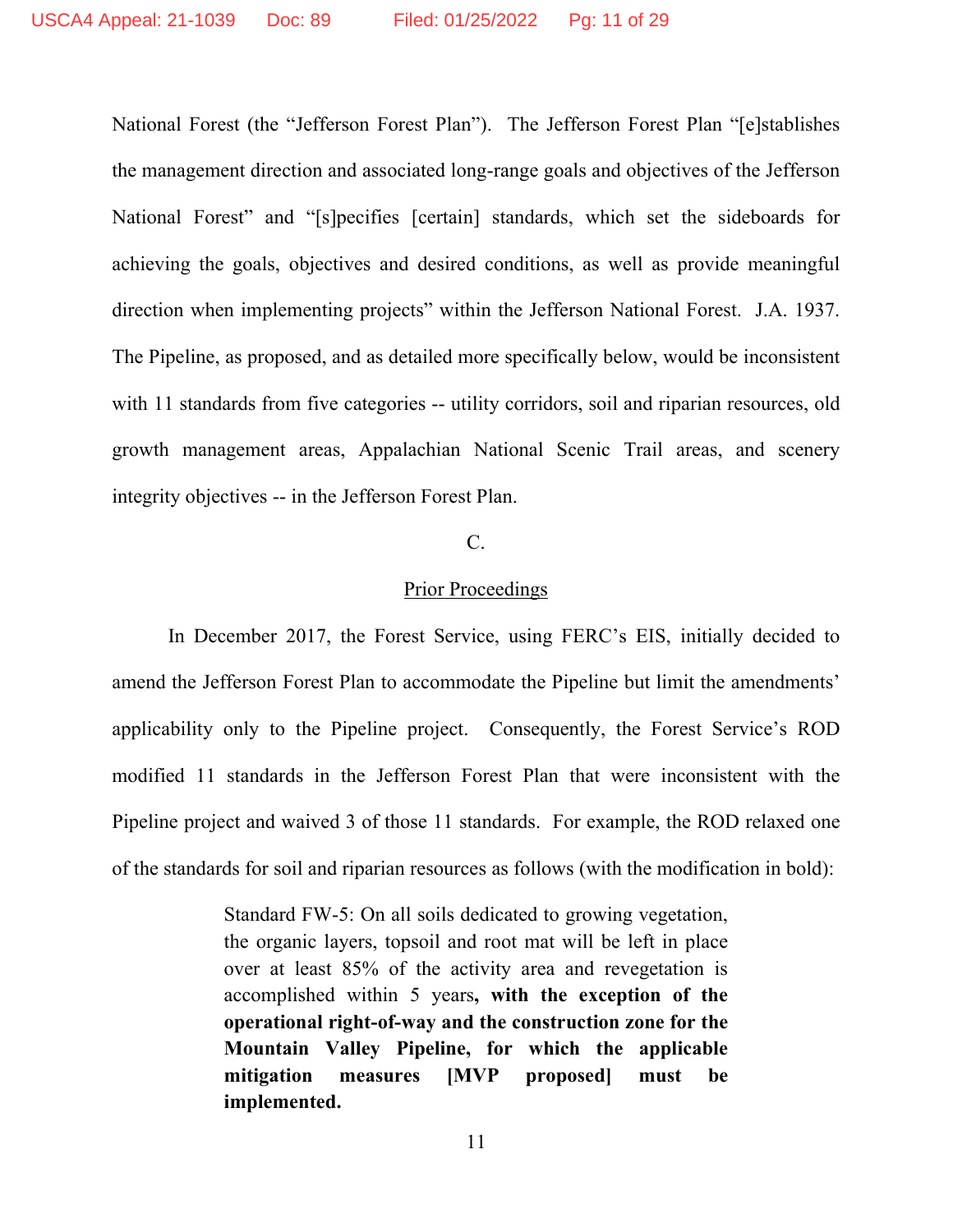J.A. 2231 (emphasis in original). However, we vacated the Forest Service's ROD because the Forest Service did not conduct an "independent review" of the EIS's sedimentation analysis. [4](#page-11-0) *Sierra Club*, 897 F.3d at 594. In addition, we rejected the Forest Service's conclusion that the soil and riparian resources requirements set forth in the 2012 Planning Rule were not "directly related" to the amendments to the Jefferson Forest Plan to accommodate the Pipeline, principally because the Forest Service itself acknowledged that those requirements could not be met absent the amendments. *Id.* at 603.

The BLM also initially adopted FERC's EIS and, "with the concurrence of the Forest Service and the [United States Army] Corps of Engineers . . . issued a [ROD] granting a 30 year, 50-foot operational right of way and associated temporary use permits" for the Pipeline's projected route through the Jefferson National Forest. *Sierra Club*, 897 F.3d at 589. But, we held that the BLM failed to determine whether "the

<span id="page-11-0"></span><sup>4</sup> "Sedimentation is defined as the 'process of deposition of a solid material,' or sediment, 'from a state of suspension or solution in a fluid' . . . ." *Sierra Club*, 897 F.3d at 590 n.5. Specifically, in rejecting the EIS's sedimentation analysis, we took issue with the Forest Service's acceptance of the EIS's estimation that sedimentation control measures would result in 79% containment of sediment -- a figure derived from a hydrological analysis MVP provided to FERC -- despite the Forest Service's estimation in comments on a draft of the hydrological analysis that 48% containment was a more appropriate figure. *See id.* at 595. We also questioned the Forest Service's acceptance of the EIS's conclusion that the Pipeline would increase sedimentation to levels in excess of 10% above the baseline, despite its earlier concerns -- again in comments on a draft of the hydrological analysis -- that such levels could negatively affect sensitive aquatic species. *See id.* at 595–96.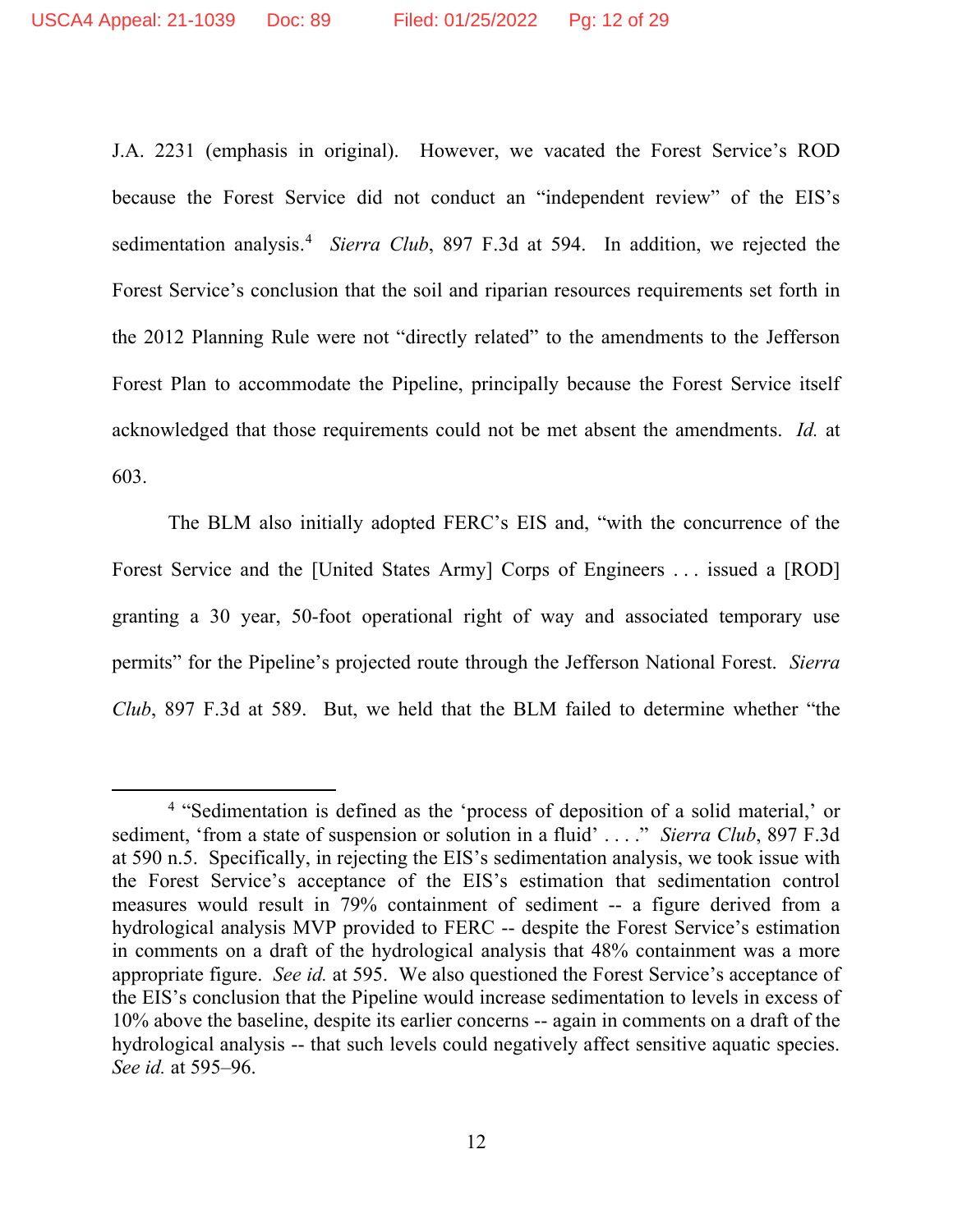utilization of an existing right of way would be impractical," in violation of the MLA. *Id.* at 605 (emphasis deleted).

Therefore, we vacated the RODs of the Forest Service and the BLM and remanded this matter to the agencies. We directed the Forest Service to more thoroughly analyze the Pipeline's sedimentation impacts and apply the 2012 Planning Rule's soil and riparian resources requirements to the proposed Jefferson Forest Plan amendments for the Pipeline. *Sierra Club*, 897 F.3d at 596, 603. And we instructed the BLM to make a specific finding about the practicality of utilizing an existing right of way for the Pipeline. *Id.* at 605.

#### D.

# Proceedings Since Remand

#### 1.

### The Forest Service

On remand, the Forest Service and the BLM prepared a supplemental EIS which sought to address the Pipeline's sedimentation impacts utilizing two hydrological analyses provided by MVP. But neither of these hydrological analyses, nor the supplemental EIS, considered water quality monitoring data from the United States Geological Survey ("USGS") monitoring stations fifteen miles outside the Jefferson National Forest, where construction of the Pipeline has occurred near the Roanoke River.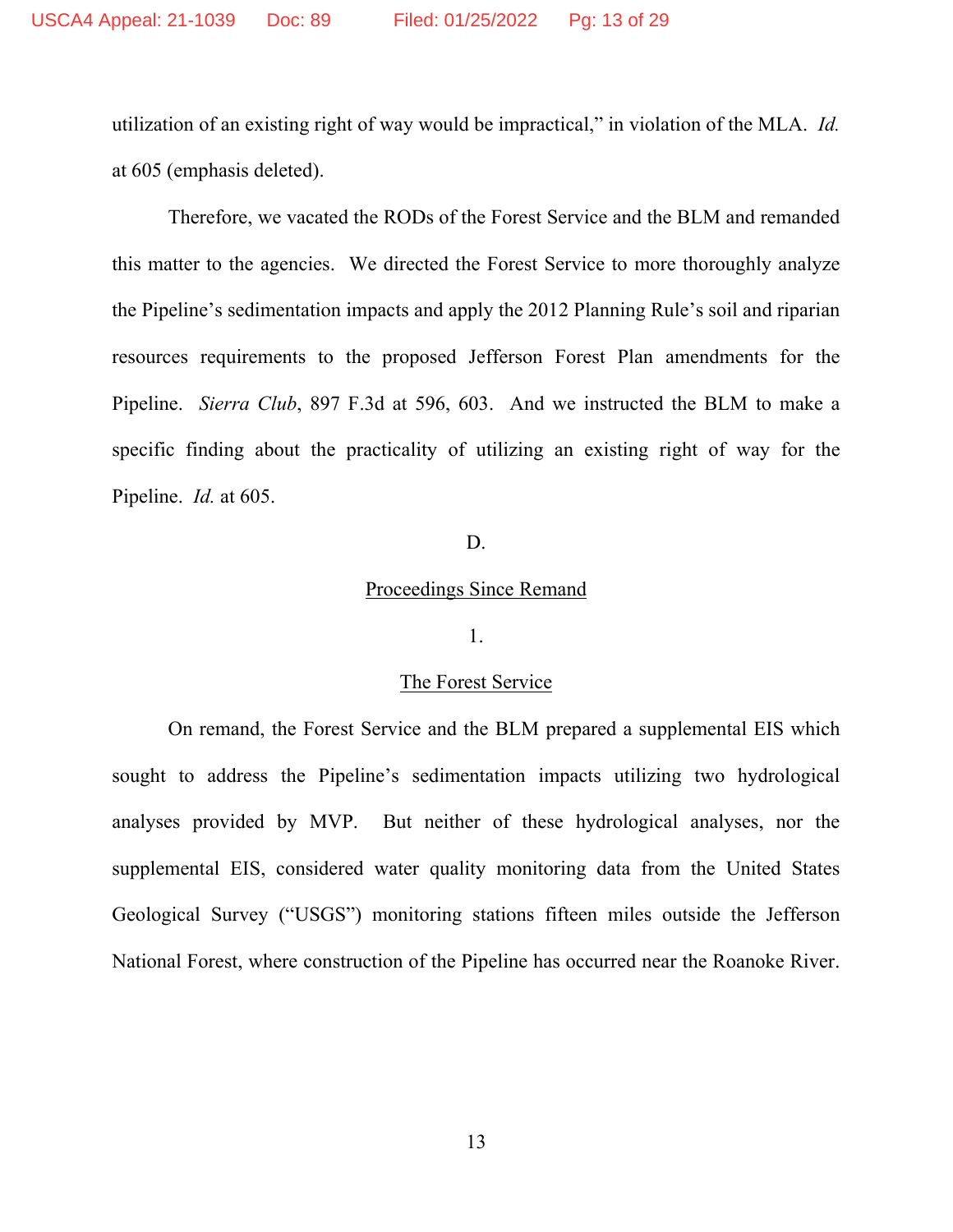The USGS data showed water turbidity<sup>[5](#page-13-0)</sup> values that were  $20\%$  higher downstream from the Pipeline's construction than upstream -- a significant difference from the 2.1% increase in sedimentation the hydrologic analyses predicted for the Roanoke River.

The Forest Service also elaborated on its analysis of the 2012 Planning Rule's application to the Pipeline. In particular, it determined that 10 of the 2012 Planning Rule's substantive requirements were directly related to the amendments to the Jefferson Forest Plan for the Pipeline:

> $§ 219.8(a)(2)(ii)$  – Soils and soil productivity;  $§ 219.8(a)(2)(iii) - Water quality; § 219.8(a)(2)(iv) - Water$ resources in the plan area;  $\S 219.8(a)(3)(i)$  – Ecological integrity of riparian areas;  $\S 219.8(b)(3)$  – Multiple uses that contribute to local, regional, and national economies;  $§$  219.9(a)(2) – Ecosystem diversity of terrestrial and aquatic ecosystems;  $§ 219.10(a)(3)$  – Appropriate placement and sustainable management of infrastructure, such as recreational facilities and transportation and utility corridors;  $§ 219.10(b)(1)(i)$  – Sustainable recreation, including recreation setting, opportunities, access, and scenic character;  $§$  219.10(b)(1)(iv) – Other designated areas or recommended designated areas; and  $\S 219.11(c)$  – Timber harvest for purposes other than timber production.

J.A. 582. The supplemental EIS provides that the amendments to accommodate the Pipeline are "in full compliance with the [2012] Planning Rule because all applicable substantive requirements are applied to provide protection to resources without

<span id="page-13-0"></span><sup>&</sup>lt;sup>5</sup> "Turbidity refers to cloudiness caused by very small particles of silt, clay, and other substances suspended in water." Water Supply System: Health Concerns, *Encyclopaedia Britannica – Technology*, https://www.britannica.com/technology/watersupply-system/Health-concerns#ref1084761.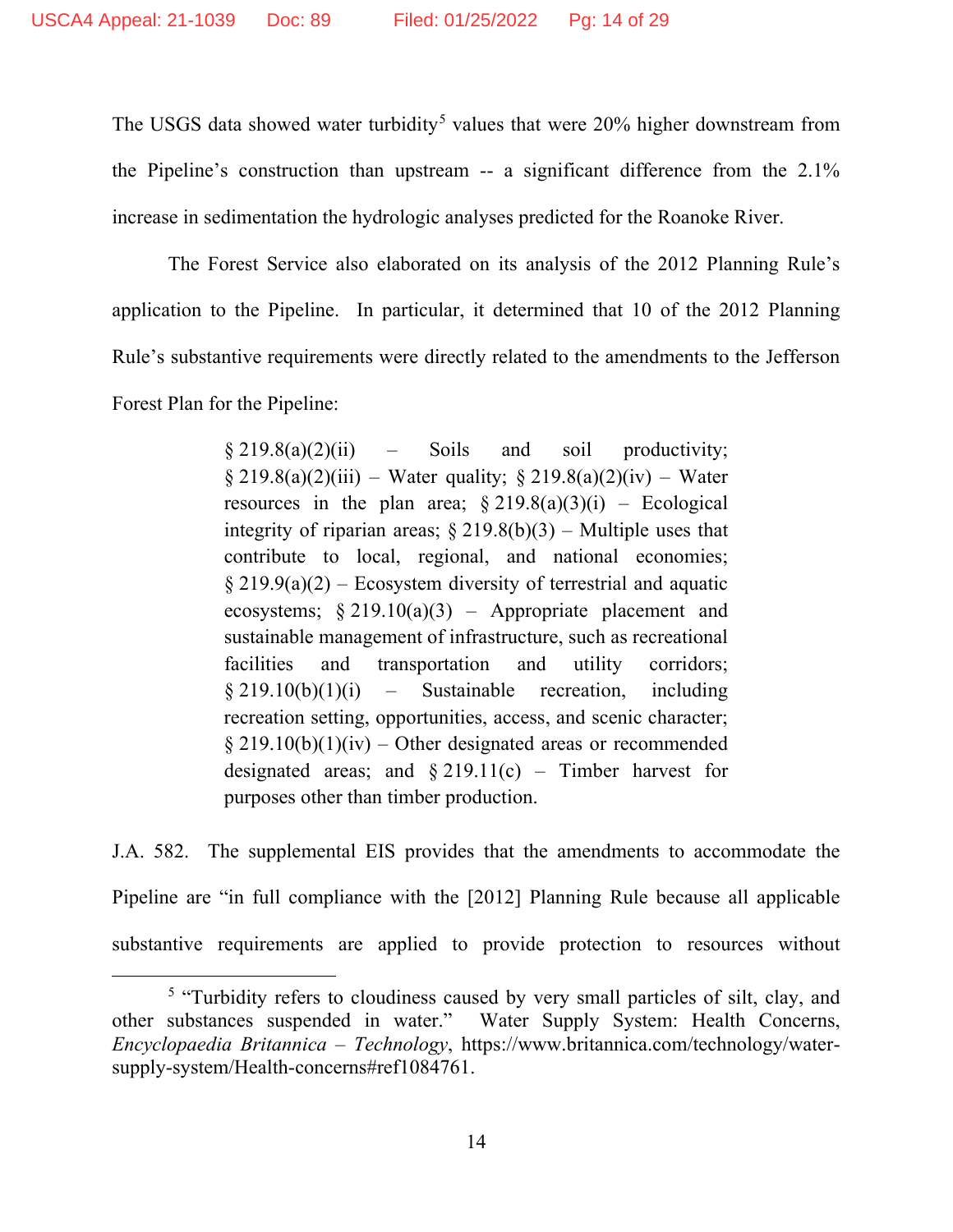substantial lessening of protections for those resources across the [Jefferson National Forest]." *Id.*

2.

### The BLM

As part of the supplemental EIS it prepared in conjunction with the Forest Service, the BLM evaluated whether existing rights of way on federal lands could accommodate the Pipeline without issuing a new right of way. In doing so, the BLM considered alternative routes collocating the Pipeline with the proposed route of the since-cancelled Atlantic Coast Pipeline, $6$  with existing public roads, and with electric transmission lines. The BLM also considered several route variations. The BLM made specific findings about whether each alternative route or route variation was practical and concluded that "none . . . would [both] result in greater collocation on federal lands and be practical." J.A. 819. It determined that those alternative routes that would increase collocation

<span id="page-14-0"></span><sup>6</sup> On July 5, 2020, the energy companies behind the Atlantic Coast Pipeline announced that they would no longer move forward "due to ongoing delays and increasing cost uncertainty which threaten the economic viability of the project." Press Release, Dominion Energy, Dominion Energy and Duke Energy Cancel the Atlantic Coast Pipeline (July 5, 2020), https://news.dominionenergy.com/2020-07-05-Dominion-Energy-and-Duke-Energy-Cancel-the-Atlantic-Coast-Pipeline. The companies' decision came after we vacated several decisions of state and federal agencies approving the project. *See, e.g.*, *Friends of Buckingham v. State Air Pollution Control Bd.*, 947 F.3d 68 (4th Cir. 2020) (vacating Virginia environmental regulator's decision issuing permit to construct Atlantic Coast Pipeline compressor station); *Defs. of Wildlife v. U.S. Dep't of the Interior*, 931 F.3d 339 (4th Cir. 2019) (vacating Fish and Wildlife Service's biological opinion for Atlantic Coast Pipeline); *Sierra Club v. U.S. Dep't of the Interior*, 899 F.3d 260 (4th Cir. 2018) (vacating Fish and Wildlife Service's and National Park Service's approval of Atlantic Coast Pipeline).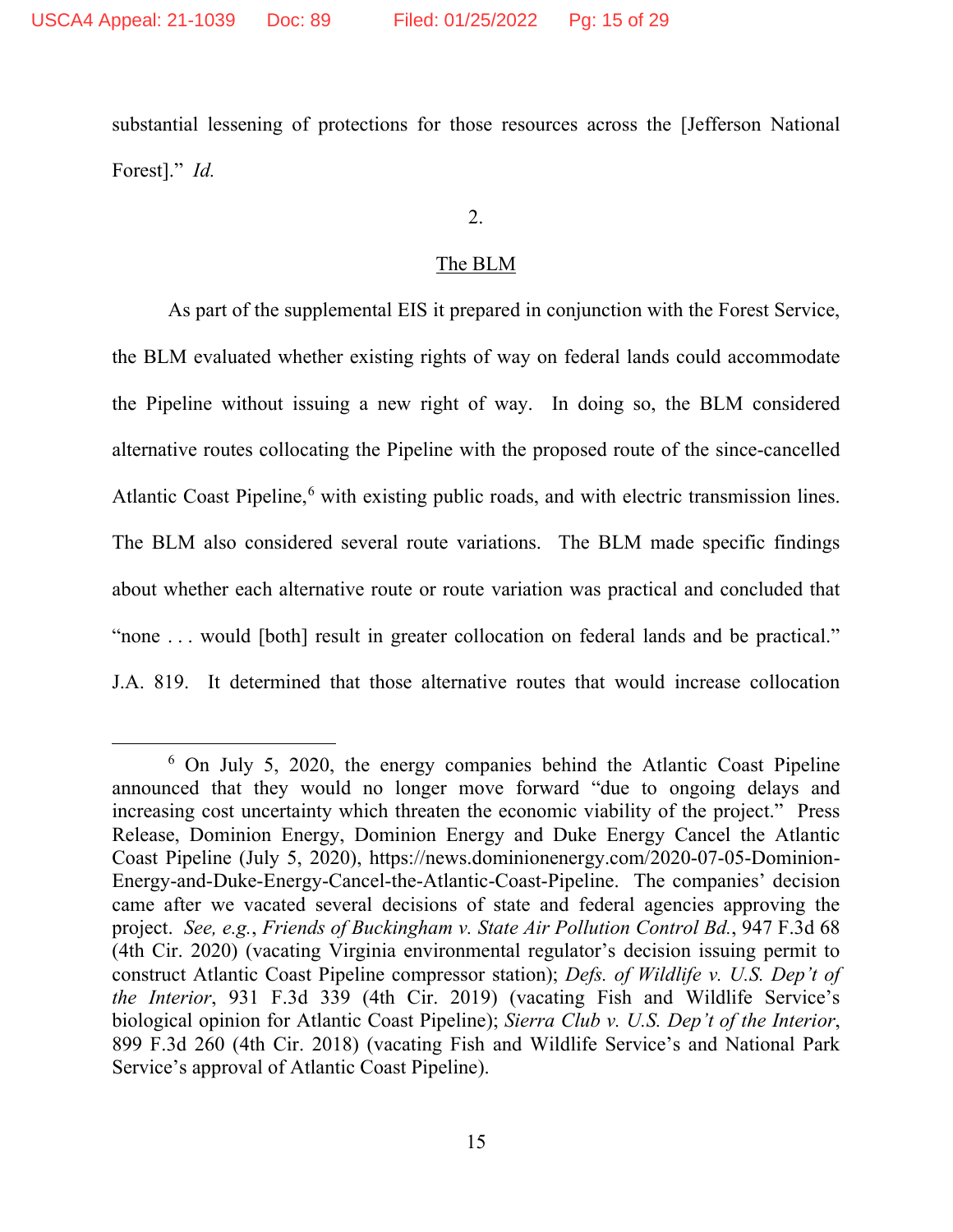"would be impractical due to a combination of constructability and safety challenges, increased environmental impacts, increased length and footprint, increased cost, and inability to serve the purposes of the [Pipeline] or the specific purpose of the route alternative in question." *Id.* at 819–20 (footnote omitted).

## 3.

#### FERC

In the meantime, FERC partially authorized MVP to use the "conventional bore method" to cross under the bodies of water along the Pipeline's projected route, including the four streams in the Jefferson National Forest, pending FERC's evaluation of the potential environmental impact of that method.

# 4.

#### Renewed RODs

Ultimately, on January 11, 2021, the Forest Service, via the United States Department of Agriculture's Under Secretary for Natural Resources and Environment, issued a second ROD approving the Pipeline. The renewed ROD adopted the Forest Service's environmental analysis in the supplemental EIS and again amended the Jefferson Forest Plan by modifying 11 plan standards to accommodate the Pipeline and limited the amendments only to the Pipeline. Petitioners sought review of the ROD in this court the same day it was issued.

Three days later, on January 14, 2021, the Secretary of the Interior issued a ROD granting the Pipeline a right of way in the Jefferson National Forest. The BLM's renewed ROD also adopted the supplemental EIS and again authorized a 30-year right of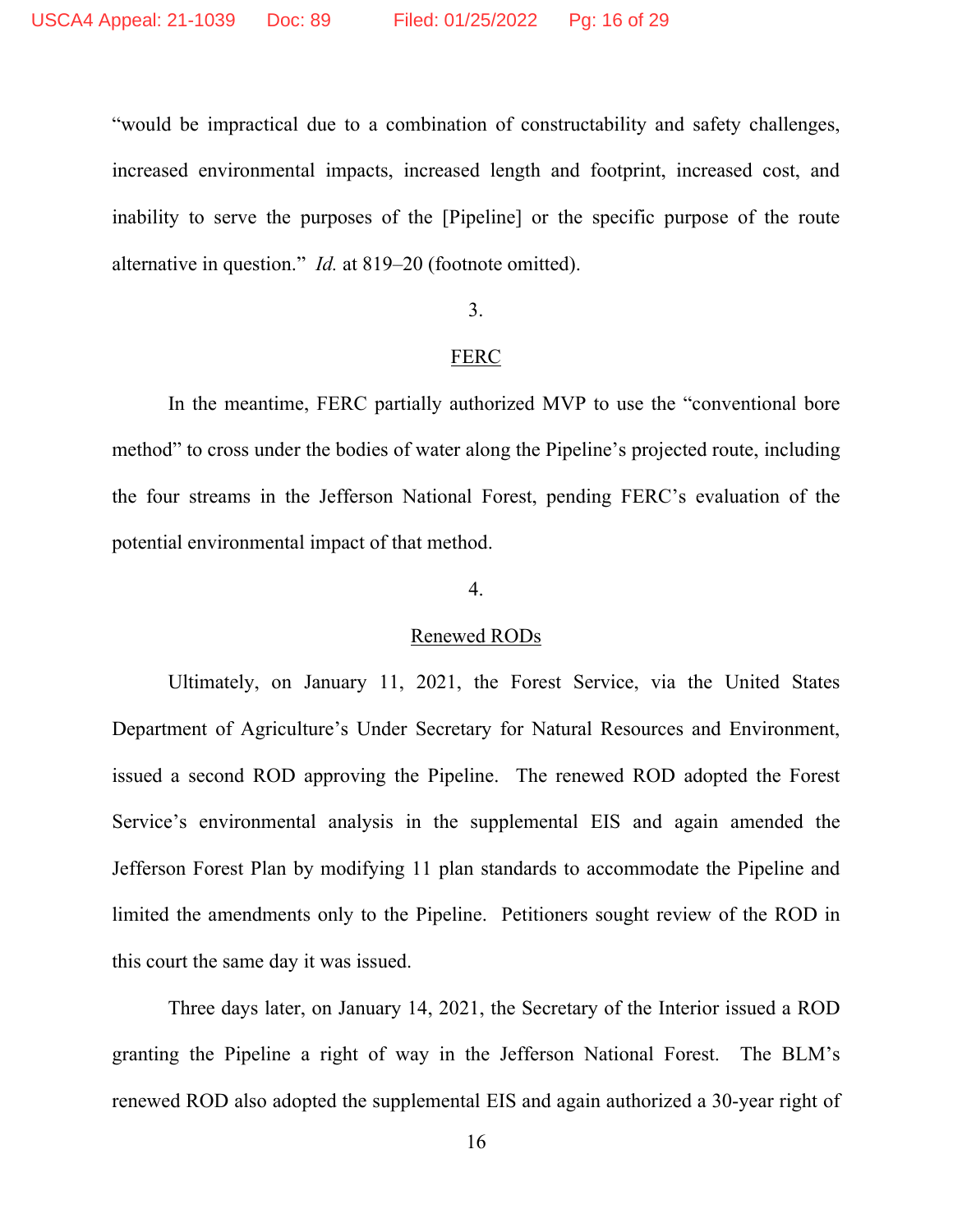way and associated temporary use permits for the Pipeline's proposed route through the Jefferson National Forest. Petitioners also filed a petition for review of that decision in this court on January 20, 2021. We consolidated the cases on appeal.

II.

"We may hold unlawful and set aside a federal agency action for certain specified reasons, including whenever the challenged act is arbitrary, capricious, an abuse of discretion, or otherwise not in accordance with the law." *Sierra Club, Inc. v. U.S. Forest Serv.*, 897 F.3d 582, 589–90 (4th Cir. 2018) (alteration and internal quotation marks omitted); *see* 5 U.S.C. § 706(2).

> An agency's decision is arbitrary and capricious if the agency relied on factors which Congress has not intended it to consider, entirely failed to consider an important aspect of the problem, offered an explanation for its decision that runs counter to the evidence before the agency, or is so implausible that it could not be ascribed to a difference in view or the product of agency expertise.

*Id.* at 590 (quoting *Defs. of Wildlife v. N.C. Dep't of Transp.*, 762 F.3d 374, 396 (4th Cir. 2014)). "[O]ur oversight [of agency action is] 'highly deferential, with a presumption in favor of finding the agency action valid,' yet the arbitrary-and-capricious standard does not 'reduce judicial review to a rubber stamp of agency action.'" *Friends of Back Bay v. U.S. Army Corps of Eng'rs*, 681 F.3d 581, 587 (4th Cir. 2012) (quoting *Ohio Valley Env't Coal. v. Aracoma Coal Co.*, 556 F.3d 177, 192 (4th Cir. 2009)).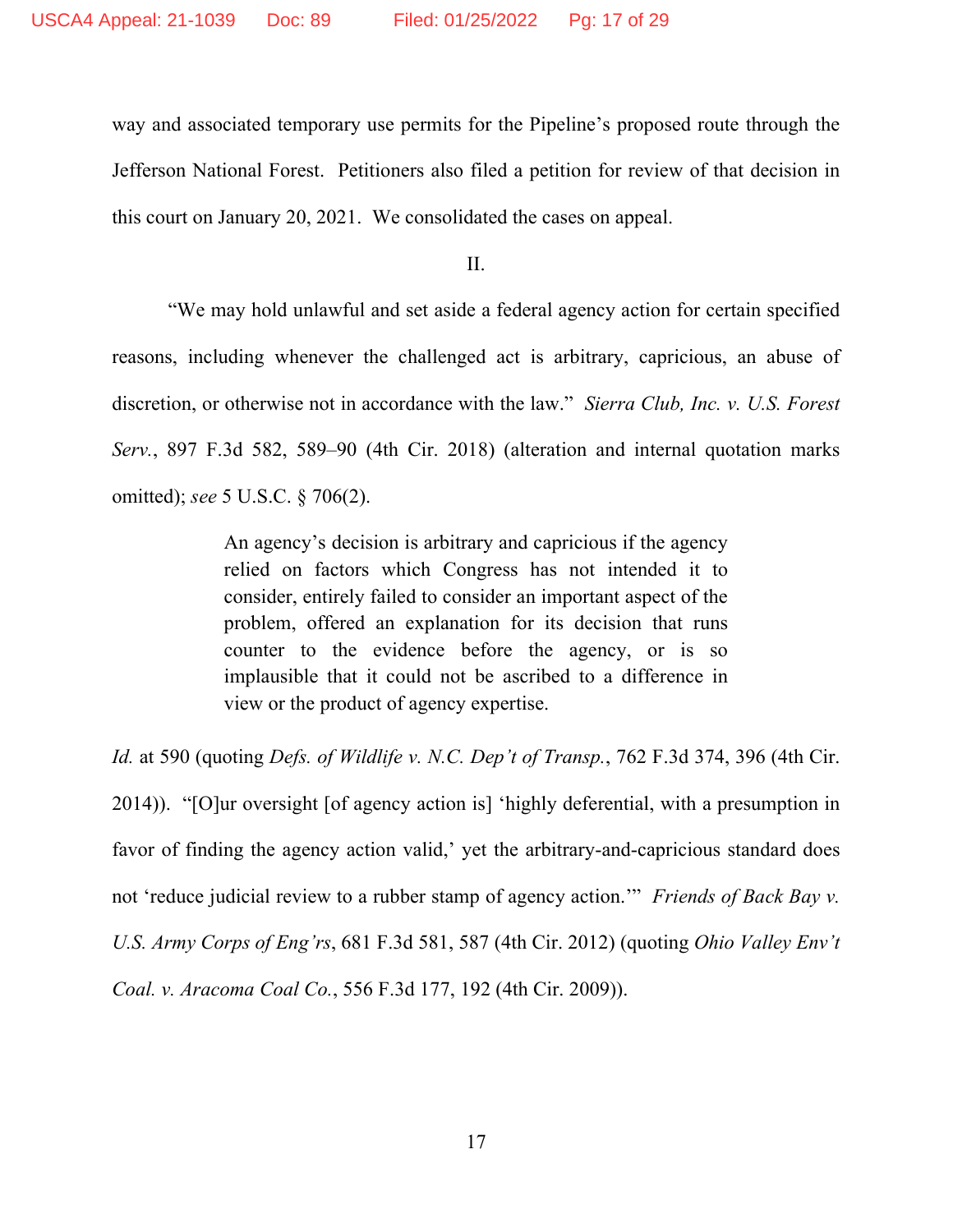III.

Petitioners once again argue that the Forest Service and the BLM violated NEPA, the NFMA, and the MLA in permitting MVP to construct the Pipeline in the Jefferson National Forest. We address each of Petitioners' arguments in turn.

#### A.

#### Predecisional Review

Petitioners first argue that the Forest Service violated its own regulations by failing to undertake the administrative "predecisional review" process before authorizing the Pipeline's route through the Jefferson National Forest. On this point, we disagree with Petitioners.

The predecisional review process effectually prohibits the Forest Service from issuing a final decision on a matter without first offering an opportunity for eligible parties to object to the draft ROD and responding to each objection in writing. *See* 36 C.F.R. §§ 218.7, 218.12. It applies to "proposed actions of the Forest Service concerning projects and activities implementing [forest plans] documented with a [ROD]." *Id.* § 218.1. The "reviewing officer" charged with responding to the objections is a Forest Service or Department of Agriculture official with more authority than the official responsible for making the decision. *See id.* §§ 218.3(a), 218.11. But, significantly, "[p]rojects and activities proposed by the Secretary of Agriculture or the Under Secretary, Natural Resources and Environment, are not subject to" the predecisional review process. *Id.* § 218.13(b). This exception applies in this case.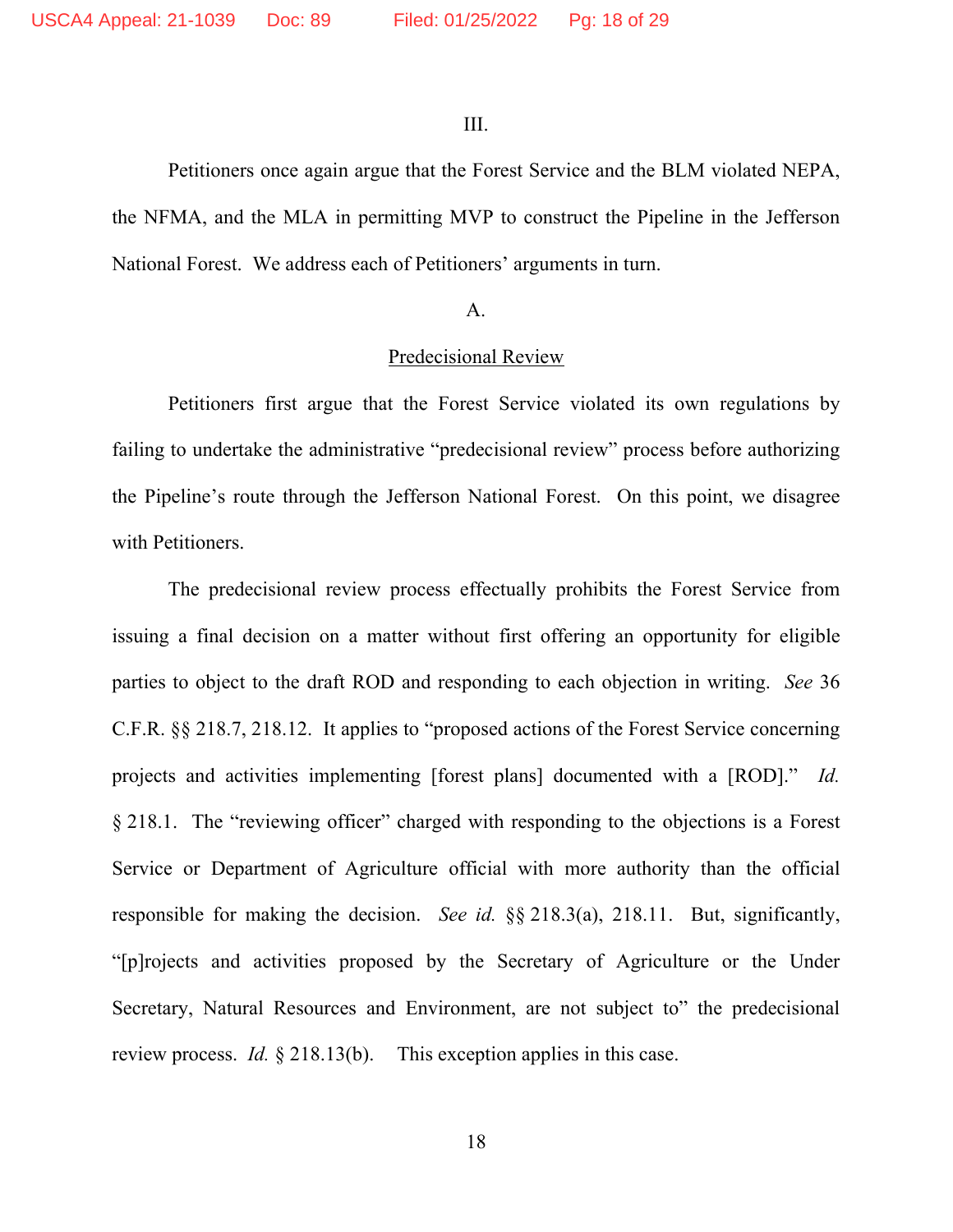In an attempt to evade this exception to the predecisional process, Petitioners assert that MVP, not the Under Secretary for Natural Resources and Environment, "proposed" the Pipeline project. But Petitioners' interpretation of the term "proposed" as it is used in the exception is too narrow and ignores the broader regulatory scheme. The regulations governing the predecisional review process make clear that a proposal, for purposes of the exception, does not mean the application triggering action by the Forest Service but, rather, how the Forest Service decides to act in response to that application.

The structure of the predecisional review process -- which essentially provides for an additional level of scrutiny of a decision by an official of higher rank than the decisionmaking official -- and the language of the regulation defining "reviewing officer" presume that officers within the agency make proposals. 36 C.F.R. § 218.3(a). There is no distinction based on the source of the project's application. The Forest Service's internal guidance reinforces this interpretation: "A proposed action is a proposal by the Forest Service to authorize, recommend, or implement an action to meet a specific purpose and need. . . . When the Forest Service accepts an external proponent's proposal (like a powerline or ski resort) it becomes an Agency proposal to authorize the action." U.S. Forest Serv., FSH 1909.15 – National Environmental Policy Act Handbook, ch. 10, § 11.2 (2012), https://www.fs.fed.us/emc/nepa/nepa\_procedures/index.shtml.

The Under Secretary for Natural Resources and Environment signed the ROD amending the Jefferson Forest Plan to accommodate the Pipeline. The Under Secretary's approval "constitutes the final administrative determination of the U.S. Department of Agriculture." 36 C.F.R. § 218.13(b). Therefore, the proposal was not subject to the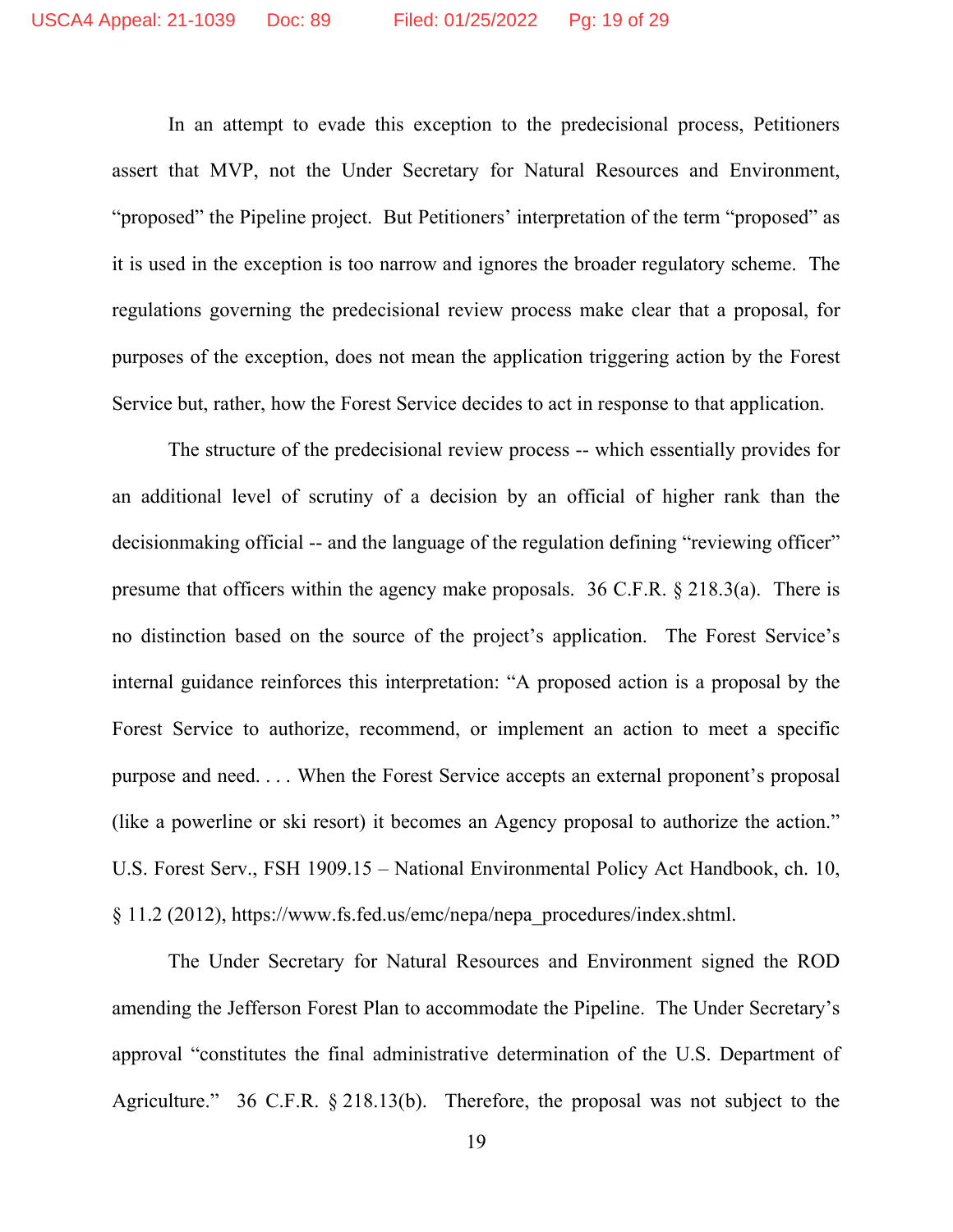predecisional review process. *See* Project-Level Predecisional Administrative Review Process, 77 Fed. Reg. 47,337, 47,341 (proposed Aug. 8, 2012) (to be codified at 36 C.F.R. pt. 218) ("[36 C.F.R. § 218.13(b)] identifies that projects and activities authorized by the Secretary or Under Secretary of Agriculture are not subject to [the predecisional review] procedures.").

#### B.

#### Actual Sediment and Erosion Impacts

Next, Petitioners contend that the Forest Service and the BLM violated NEPA, the NFMA, and the MLA by inadequately considering the Pipeline's sediment and erosion impacts. Specifically, Petitioners assert that 1) the sediment modeling MVP used in its hydrological analyses relied on unsupported and implausible assumptions; 2) evidence of the Pipeline's actual impacts indicates the modeling is unreasonable, and the Forest Service and the BLM did not address such evidence; and 3) the agencies failed to address whether erosion and sedimentation caused by the Pipeline would violate water quality standards. We agree with Petitioners only as to the second of these assertions.

The Forest Service and the BLM erroneously failed to account for real-world data suggesting increased sedimentation along the Pipeline route. There is no evidence that the agencies reviewed the USGS water quality monitoring data from the Roanoke River, which may indicate a significant increase in sedimentation beyond that predicted in the modeling used for the supplemental EIS. At the very least, the supplemental EIS should have acknowledged this disparity and explained its impact on the agencies' reliance on the sedimentation data in the hydrological analyses.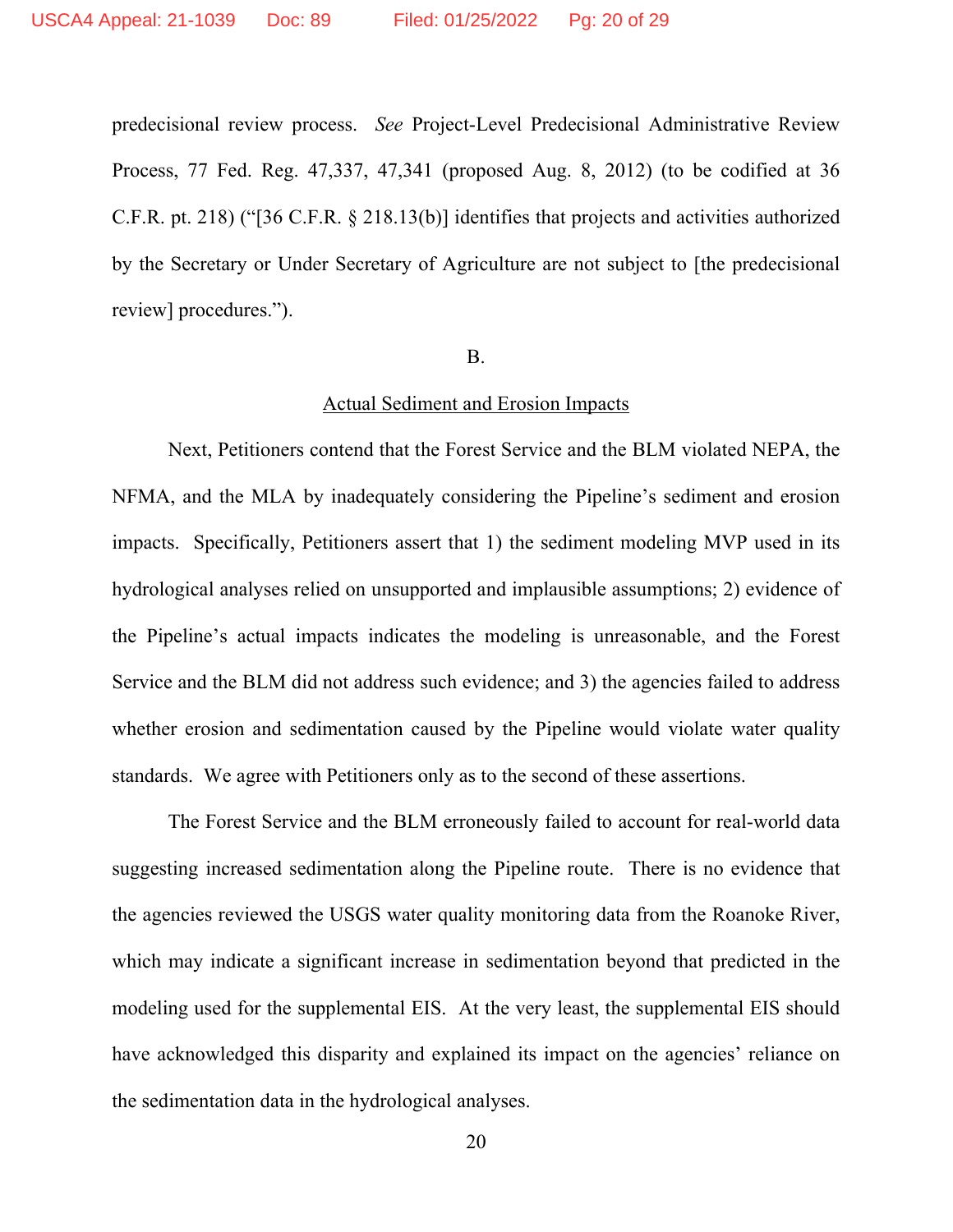But the Forest Service and the BLM suggest that the USGS data is not useful to their analysis for two reasons. First, they argue that the sediment modeling utilized in the supplemental EIS is not designed for site-specific comparisons. This argument begs the question -- how is the modeling useful to predict the Pipeline's environmental impact if it does not somehow reflect real-world data and scenarios demonstrating that impact?

Second, the agencies assert that Petitioners have not demonstrated how the USGS data is "relevant to the choice among alternatives with different environmental effects," which is the key consideration for their NEPA cost-benefit analysis. 40 C.F.R. § 1502.22. But this is an improper effort to shift the agencies' burden onto Petitioners. The Forest Service and the BLM, not Petitioners, are charged with fully considering the Pipeline's potential environmental impact before approving it.

The same is true of the agencies' argument that the USGS data should be discounted because it derives from locations outside the Jefferson National Forest. The Forest Service and the BLM suggest that the USGS data is unreliable because Petitioners "do not suggest that the land use [in the areas outside the forest where the USGS monitoring stations are located] is identical to the Forest sites," nor do Petitioners account for soil-loss mitigation measures or "the corresponding climactic conditions during the stream-gauge measurements." Resp'ts' Br. at 28. Again, the Forest Service and the BLM attempt to place the burden on Petitioners to demonstrate the similarities between the areas outside and inside the forest, rather than recognizing MVP's shortcomings. There is no reason to think (and the agencies have provided none) that the factors that could affect sedimentation in the four streams inside the forest that the Pipeline's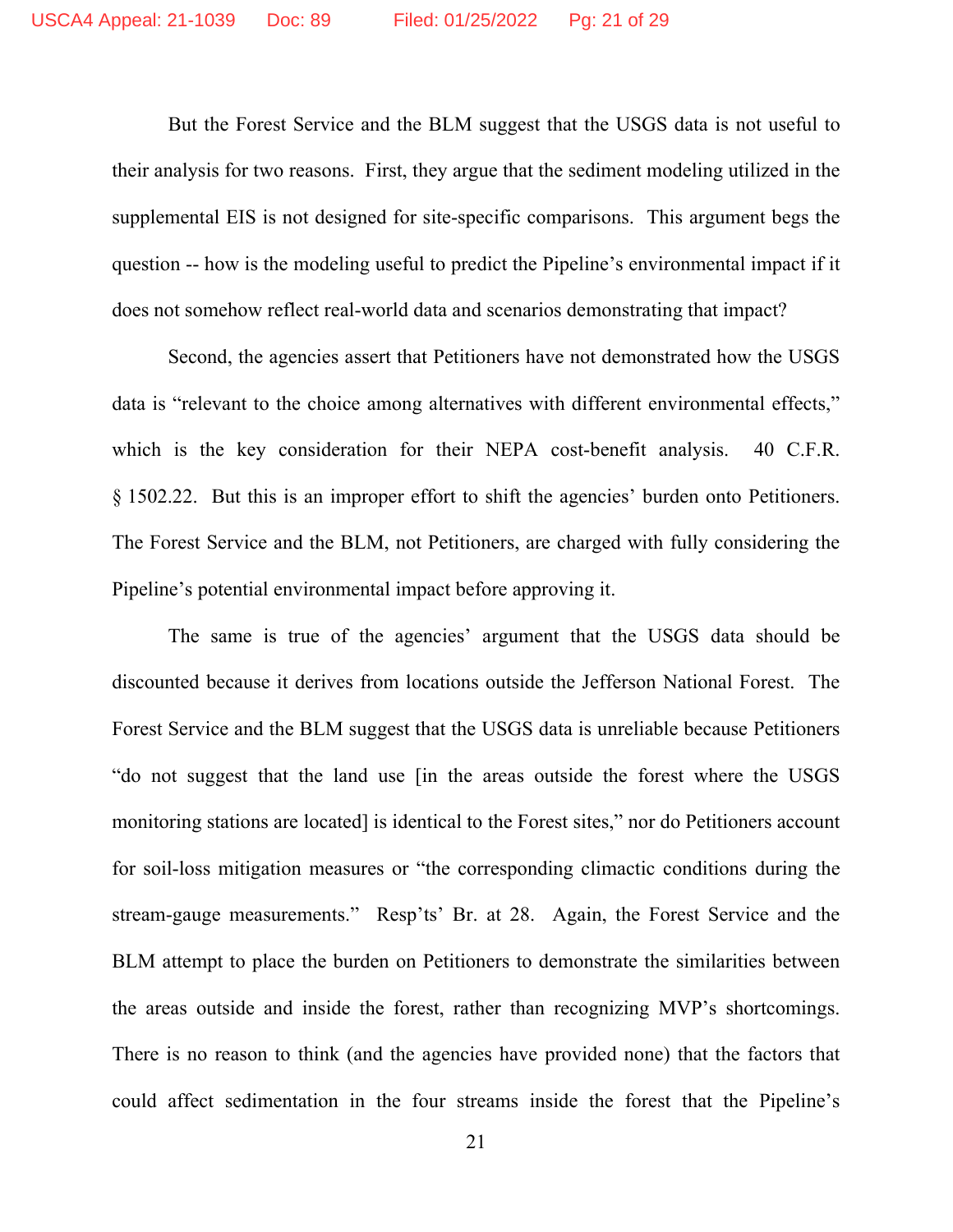proposed route will cross will be any different inside the Jefferson National Forest than outside it, such that data from nearby locations outside the forest would not reflect the conditions within the forest.

By creating a false dichotomy between the impacts of construction inside and outside the Jefferson National Forest, placing the burden on Petitioners to explain the similarities between these two areas, and failing to address the USGS modeling that occurred nearby in the Roanoke River, the Forest Service and the BLM "entirely failed to consider an important aspect of the problem." *Sierra Club, Inc. v. U.S. Forest Serv.*, 897 F.3d 582, 590 (4th Cir. 2018) (quoting *Defs. of Wildlife v. N.C. Dep't of Transp.*, 762 F.3d 374, 396 (4th Cir. 2014)). Therefore, we remand for the agencies to consider the USGS data and any other relevant information indicating that the modeling used in the EIS may not be consistent with data about the actual impacts of the Pipeline and its construction.

#### C.

# Conventional Bore Method

Third, Petitioners argue that the Forest Service and the BLM violated NEPA by approving the use of the conventional bore method to cross the four streams within the Jefferson National Forest without first analyzing the method's environmental effects. Here again, we agree with Petitioners. "It would be one thing if the Forest Service had adopted a new alternative that was actually within the range of previously considered alternatives  $\dots$  It is quite another thing to adopt a proposal that is configured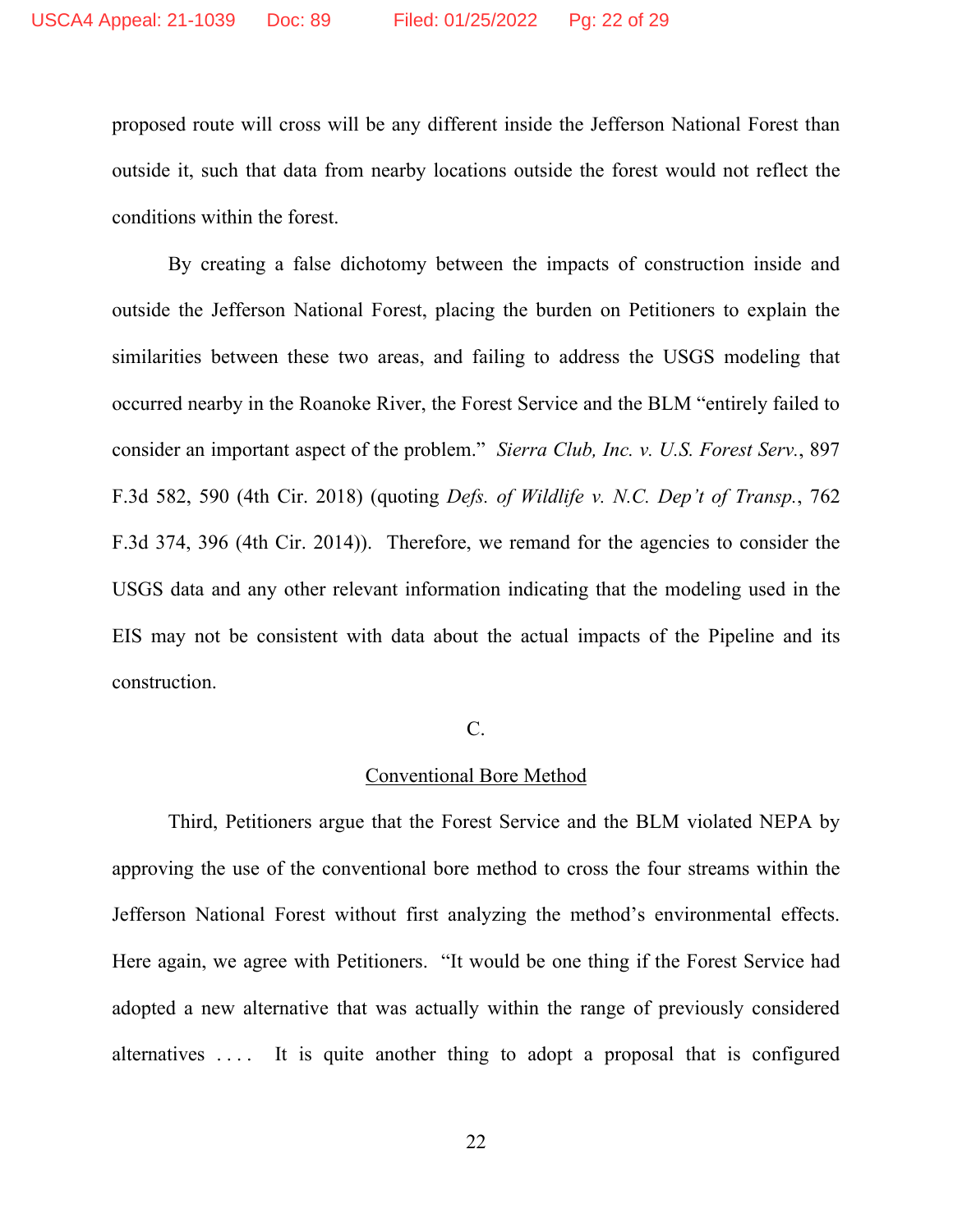differently . . . ." *Dubois v. U.S. Dep't of Agric.*, 102 F.3d 1273, 1292–93 (1st Cir. 1996). The Forest Service and the BLM have done the latter here.

Although the supplemental EIS includes information about method, impact, safety, and environmental concerns related to conventional boring, the agencies' assent to MVP's use of conventional boring to construct the stream crossings is premature. Because MVP originally planned to use dry-ditch open cutting and wet cutting to construct the stream crossings, FERC's initial EIS considered the environmental impact of these methods. It did not extensively consider the conventional bore method because no stream crossings were to be constructed using that method.

Since then, MVP received authorization from FERC to modify how it would construct the stream crossings in the Jefferson National Forest. Specifically, FERC conducted a cursory review of MVP's request to switch to the conventional bore method and, after "informally consult[ing]" with the Fish and Wildlife Service, concluded that the change "is feasible and . . . will reduce [environmental] impacts on aquatic resources." J.A. 1200. However, FERC did not authorize MVP to construct any of the stream crossings using the conventional bore method because at the time, the Forest Service and the BLM had not yet approved the Pipeline's crossing through the Jefferson National Forest.

MVP has also requested to use the conventional bore method to construct other stream crossings outside the Jefferson National Forest. In response, FERC issued a notice indicating that it "will prepare an environmental document[] that will discuss the environmental impacts of" the requested change in the construction method for the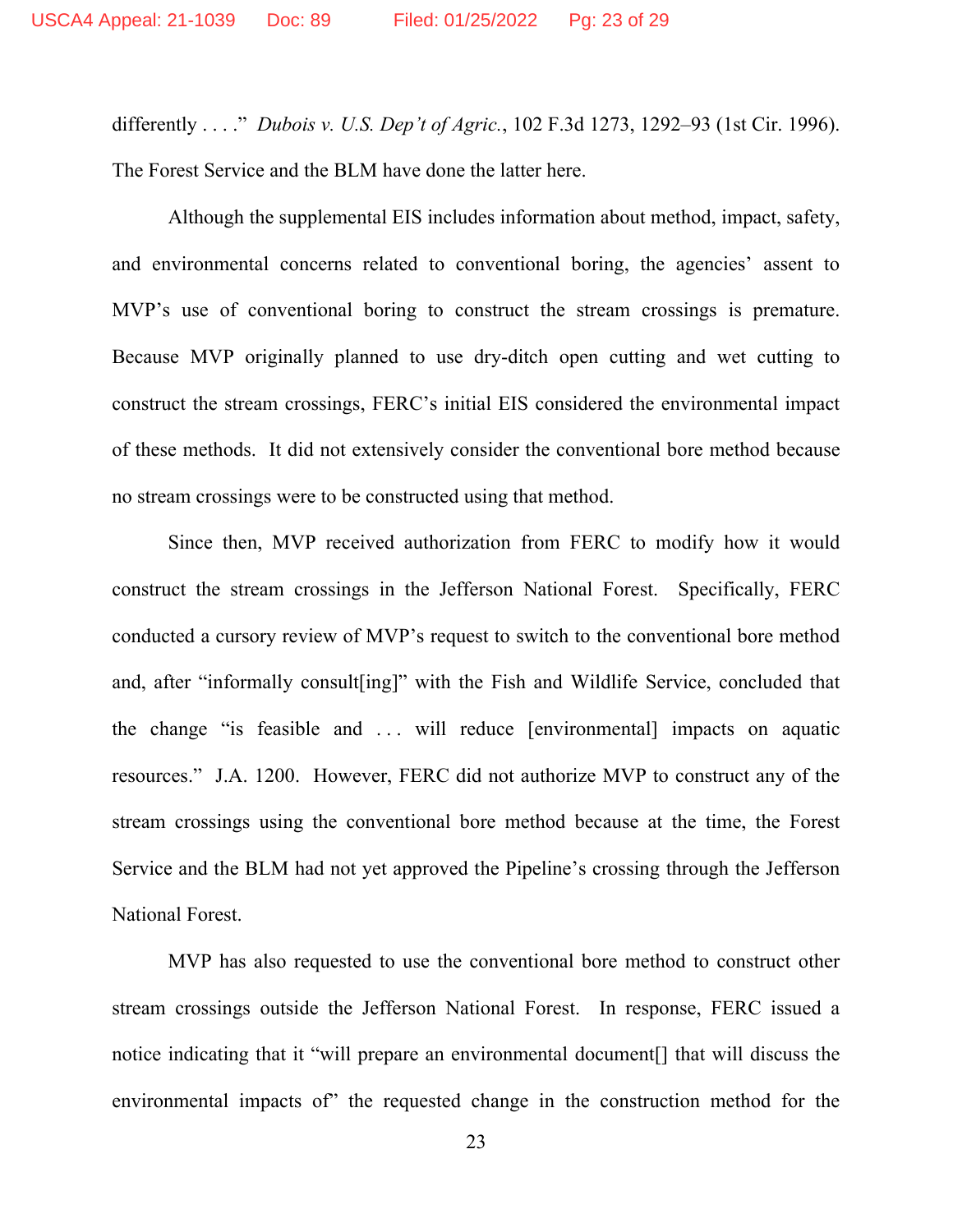stream crossings. Mountain Valley Pipeline, LLC; Notice of Scoping Period and Requesting Comments on Environmental Issues for the Proposed Amendment to the Certificate of Public Convenience and Necessity for the Mountain Valley Pipeline Project, 86 Fed. Reg. 15,215, 15,215 (Mar. 22, 2021).

FERC characterizes MVP's request to switch to the conventional bore method as a request to amend the FERC Certificate for the Pipeline. *Id.* Without a FERC Certificate authorizing it to do so, MVP cannot "engage in the transportation or sale of natural gas . . . or undertake the construction or extension of any facilities therefor, or acquire or operate any such facilities or extensions thereof." 15 U.S.C.  $\S 717f(c)(1)(A)$ . Therefore, it follows that MVP cannot construct the stream crossings outside the Jefferson National Forest using the conventional bore method until FERC actually fully approves the amendment to the FERC Certificate to authorize that method.

In this regard, although FERC has given notice that it will issue a document assessing the environmental impacts of the change in the stream crossing construction method, it has not yet done so. Despite FERC's approval of the use of the conventional bore method for the stream crossings inside the Jefferson National Forest, the Forest Service and the BLM, in deciding whether to approve the Pipeline's route over those lands, would surely benefit from FERC's environmental analysis of the use of the conventional bore method for other stream crossings outside the Jefferson National Forest. As a result, the Forest Service and the BLM improperly approved the use of the conventional bore method for the four streams in the Jefferson National Forest without first considering FERC's analysis.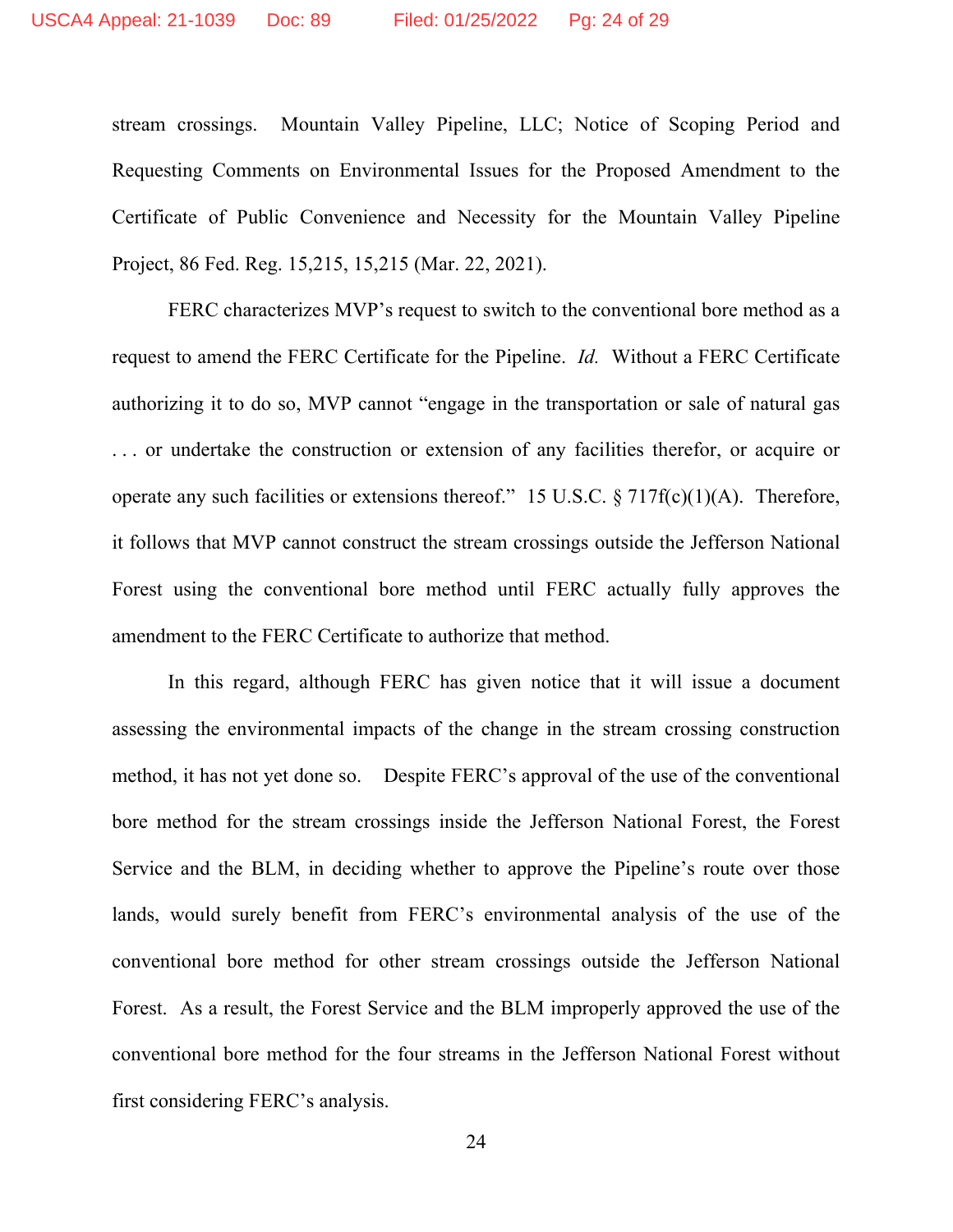D.

# Alternative Routes

Petitioners also argue that the Forest Service and the BLM insufficiently evaluated alternative routes for the Pipeline that do not pass through national forests, in violation of the MLA. We reject this argument for essentially the same reason we rejected it in the prior iteration of this case. *See Sierra Club*, 897 F.3d at 599–600. The supplemental EIS amply demonstrates that the agencies did, in fact, consider alternative routes but concluded that the environmental impacts would simply be shifted to other lands and the increased length of the Pipeline's route would affect more acreage, incorporate additional privately owned parcels, and increase the number of residences in close proximity to the Pipeline. Therefore, the record reveals that the BLM and the Forest Service complied with their obligations to assess alternative routes.

### E.

#### Increased Collocation of Rights of Way

Relatedly, Petitioners assert that the BLM violated the MLA because it did not demonstrate that route alternatives that would increase collocation within the Jefferson National Forest were impractical. This argument likewise fails.

Pipeline routes crossing national forest lands must indeed be collocated with existing rights of way "to the extent practical." 30 U.S.C. § 185(p). But the BLM's interpretation of this standard is reasonable, and its framework for evaluating whether collocation is "practical" is sound.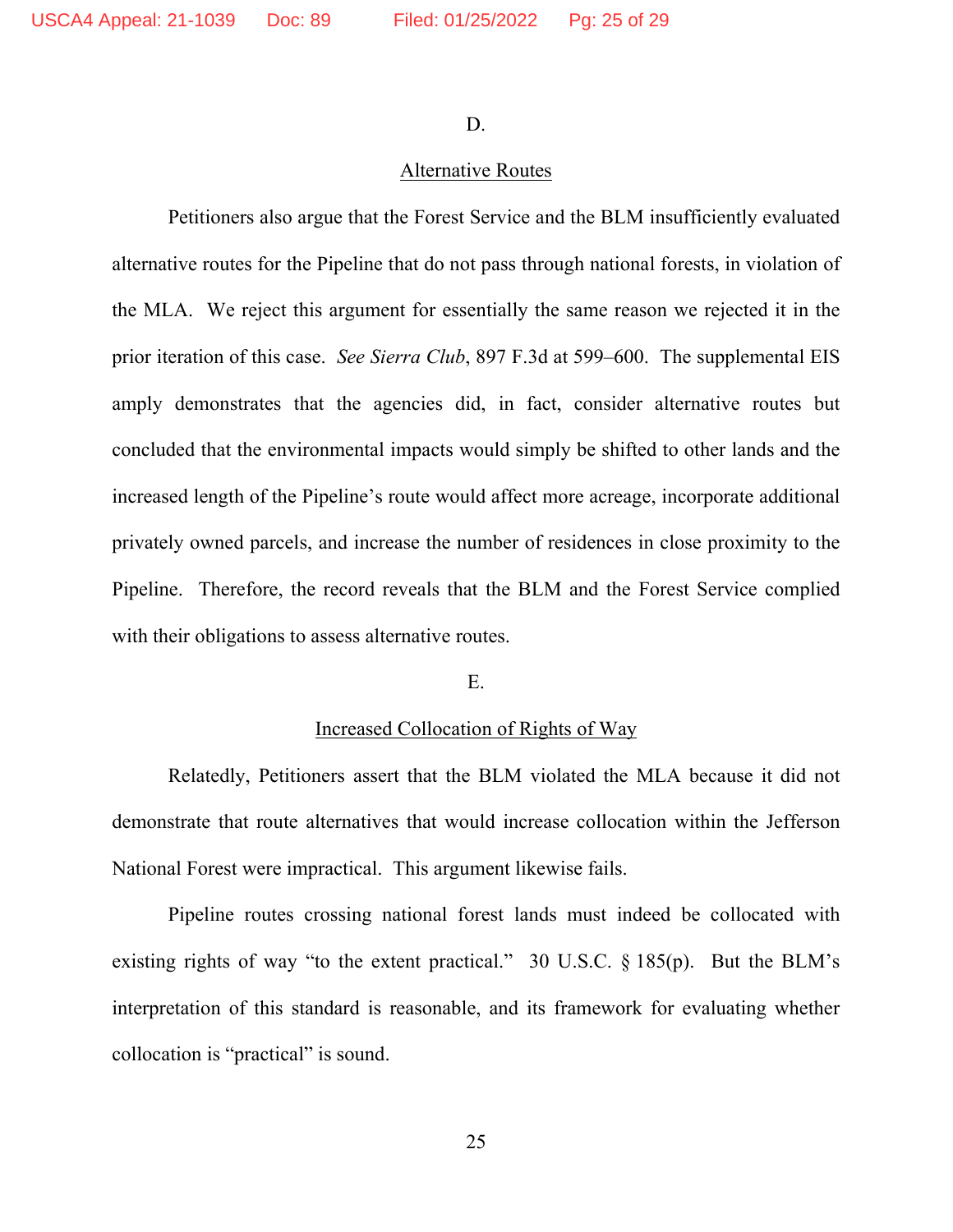Because neither the MLA nor its accompanying regulations define the meaning of "practical" as it is used in this provision, the BLM has interpreted it to mean "the suitability of a route alternative for achieving [the project's] purpose" -- here, "construct[ing] a pipeline to deliver natural gas from the [Pipeline's] beginning point to its endpoint, via its mid-route delivery points, in a safe, environmentally responsible, and cost-effective manner." J.A. 806. The BLM justified this interpretation by considering the term's common usage and legal definition, the MLA's implementing regulations,<sup>[7](#page-25-0)</sup> the only decision applying the term,<sup>[8](#page-25-1)</sup> and interpretations of the term "practicable" in other environmental regulations.<sup>[9](#page-25-2)</sup> The BLM also enumerated and explained six factors for

<sup>8</sup> *Wyo. Indep. Producers Ass'n*, 133 IBLA 65, 82 (1995).

<span id="page-25-2"></span><span id="page-25-1"></span><sup>9</sup> Citing 40 C.F.R.  $\&$  230.3(1) and 230.10(a), the supplemental EIS states, "[A] regulation issued to implement section 404 of the Clean Water Act prohibits the issuance of a . . . permit 'if there is a practicable alternative to the proposed discharge' that is environmentally preferable, and defines 'practicable' as including 'consideration [of] cost, existing technology, and logistics in light of overall project purposes.'" J.A. 806. The supplemental EIS continues, "In reviewing decisions made under this regulation by the U.S. Army Corps of Engineers . . . courts have deferred to the agency's practicability determinations, and upheld its consideration of factors including cost, construction delays, logistical feasibility, and 'the objectives of the applicant's project.'" *Id.* (citing *Friends of Santa Clara River v. U.S Army Corps of Eng'rs*, 887 F.3d 906, 912, 921–22 (9th Cir. 2018); *Friends of the Earth v. Hintz*, 800 F.2d 822, 833–34 (9th Cir. 1986); *Nat'l Parks Conservation Ass'n v. Semonite*, 311 F. Supp. 3d 350, 377–78 (D.D.C. 2018), *rev'd*, 916 F.3d 1075 (D.C. Cir. 2019)).

<span id="page-25-0"></span><sup>7</sup> Specifically, the supplemental EIS reasons, "The BLM's regulations note that one of the objectives of the BLM's pipeline [right of way] program is to '[p]romote[] the use of rights-of-way in common considering engineering and technological compatibility,' and that the use of [rights of way] in common may be required 'where safety and other considerations allow." J.A. 805 (quoting 43 C.F.R. §§ 2881.2(c), 2882.10(b)).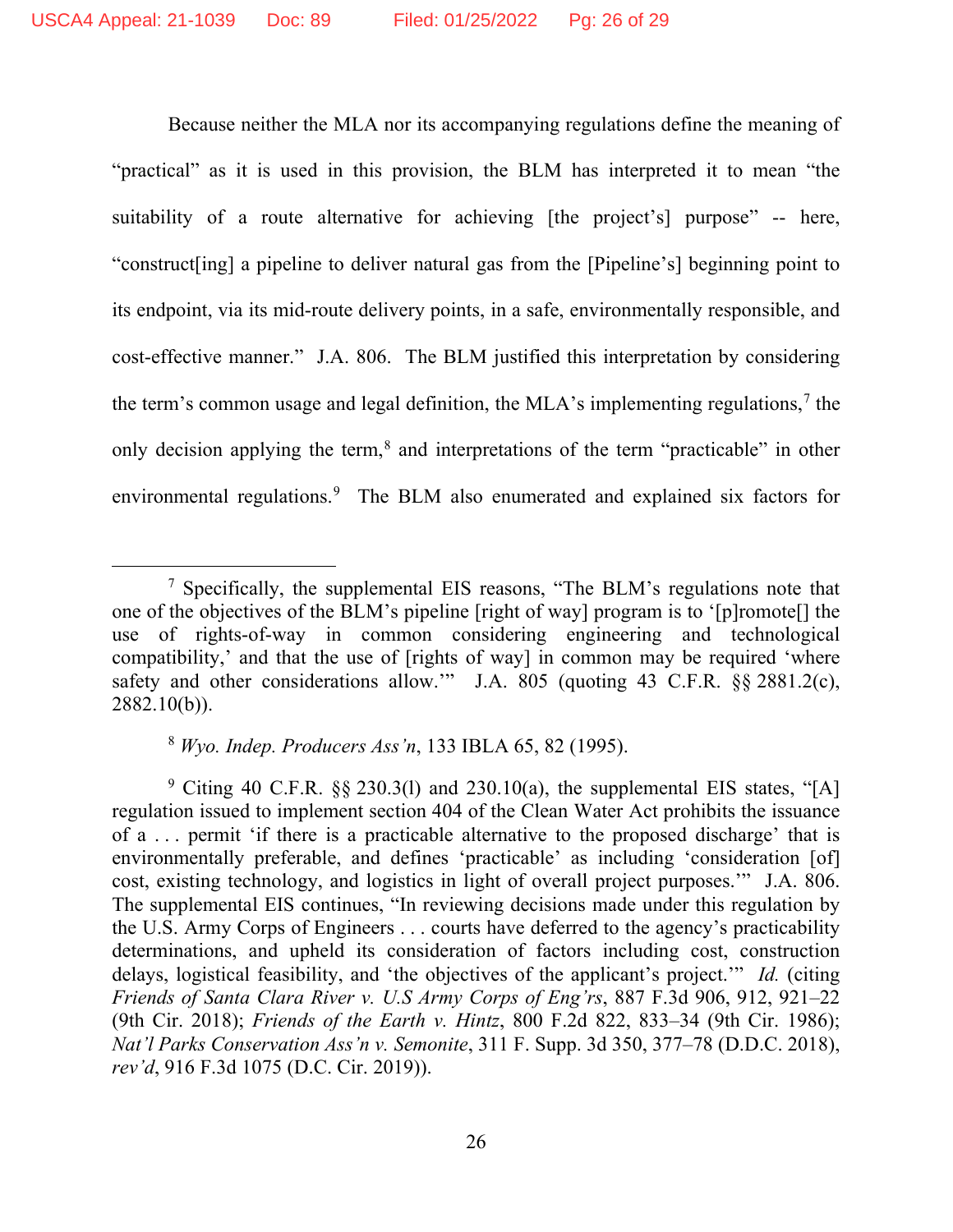assessing "practicality": 1) "construction challenges and potential safety hazards"; 2) "environmental consequences"; 3) "increase[s] in the pipeline's length and footprint"; 4) "the ability  $\dots$  to serve MVP's mid-route delivery points"; 5) "additional costs"; and 6) "the likelihood that the route would achieve any specific purpose." *Id.* at 806–07.

At its core, Petitioners' assertion that the BLM failed to apply the test it developed to the Pipeline boils down to no more than their disagreement with the outcome of the BLM's analysis. But, for the reasons outlined, we conclude the BLM did not err when assessing the Pipeline route's collocation with existing rights of way in the Jefferson National Forest.

# F.

## 2012 Planning Rule

Finally, Petitioners argue that the Forest Service again failed to apply its 2012 Planning Rule's directly related substantive requirements within the scope and scale of the amendments to the Jefferson Forest Plan to accommodate the Pipeline, as the 2016 Revised Rule requires. Petitioners assert that the amendments do not actually comply with any of the corresponding substantive requirements set forth in the 2012 Planning Rule and that the Forest Service applied an incorrect legal standard when it determined that the amendments did comply with the substantive requirements. We agree.

We previously concluded that the 2012 Planning Rule's soil and riparian resources requirements apply to the proposed amendments for the Pipeline. *Sierra Club*, 897 F.3d at 603. In its renewed ROD, the Forest Service acknowledges that the amendments are "directly related" to these requirements, but it maintains that it has complied with the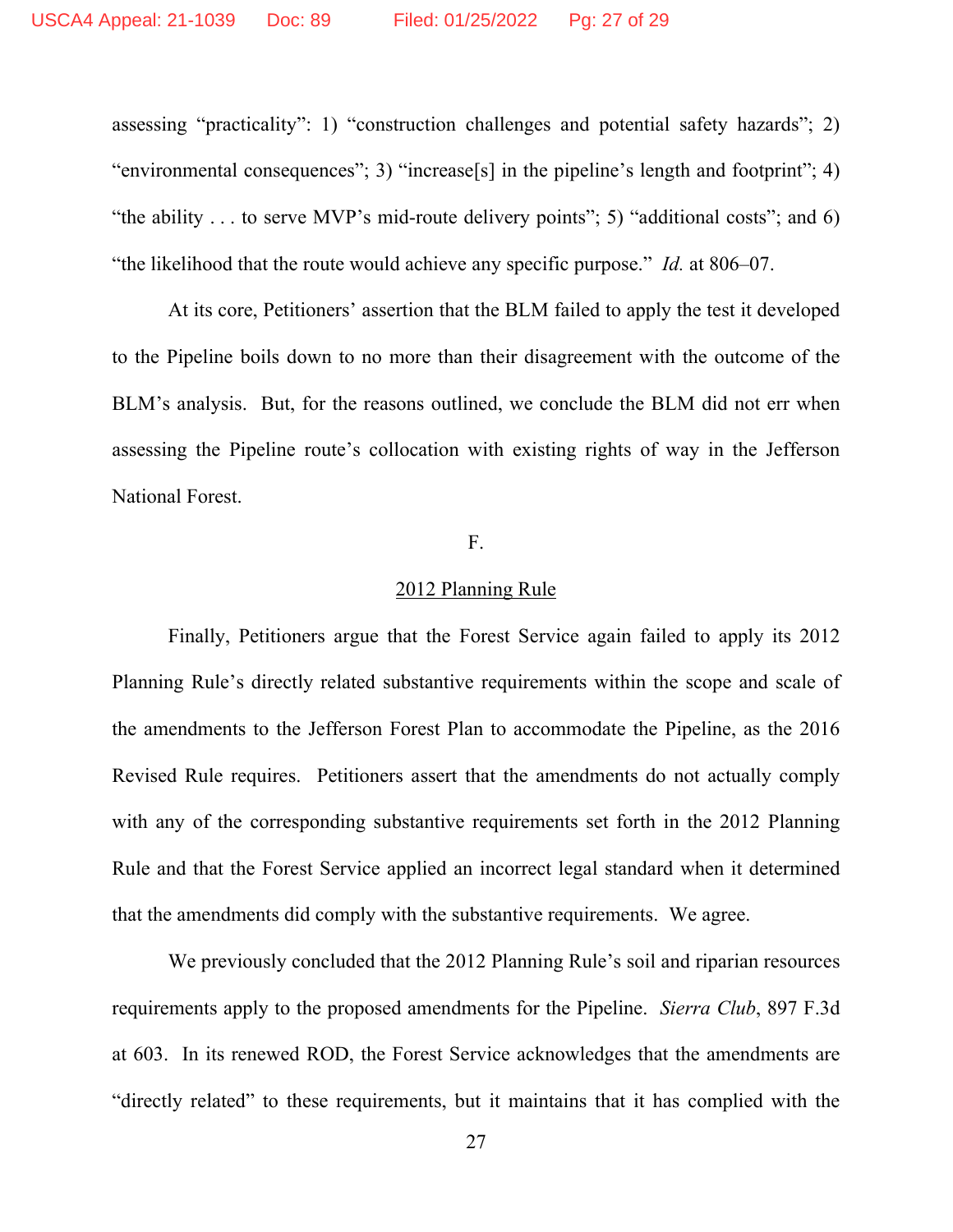requirements because it "applied [them] to provide protection to resources without substantial lessening of protections for these resources." J.A. 582.

This conclusion is not sound. First, the 2012 Planning Rule does not demand that the amendments protect forest resources without substantial lessening of protections. Rather, a forest plan "must include . . . components . . . to *maintain or restore* the ecological integrity of terrestrial and aquatic ecosystems and watersheds in the plan area." 36 C.F.R. § 219.8(a)(1) (emphasis supplied). Because the Forest Service did not sufficiently consider the Pipeline's actual sediment and erosion impacts, as we have already explained, the amendments to the Jefferson Forest Plan may not "maintain" soil and riparian resources within the scope of the 2012 Planning Rule. And because the Forest Service does not have a clear indication from FERC about the environmental impacts of the use of the conventional bore method to cross the four streams within the Jefferson National Forest, it is unclear whether the amendments to the Jefferson Forest Plan for the Pipeline will even "maintain" the forest's resources, as the 2012 Planning Rule intended.

Further, the Forest Service cannot rely on the notion that because the Pipeline will affect only a minimal fraction of the entire Jefferson National Forest, application of the existing forest plan (*i.e.*, without Pipeline-related amendments) outside this area will continue to provide adequate protections. "If the Forest Service could circumvent the requirements of the 2012 Planning Rule simply by passing project-specific amendments on an ad hoc basis . . . the substantive requirements in the 2012 Planning Rule . . . would be meaningless." *Cowpasture River Pres. Ass'n v. Forest Serv.*, 911 F.3d 150, 164 (4th